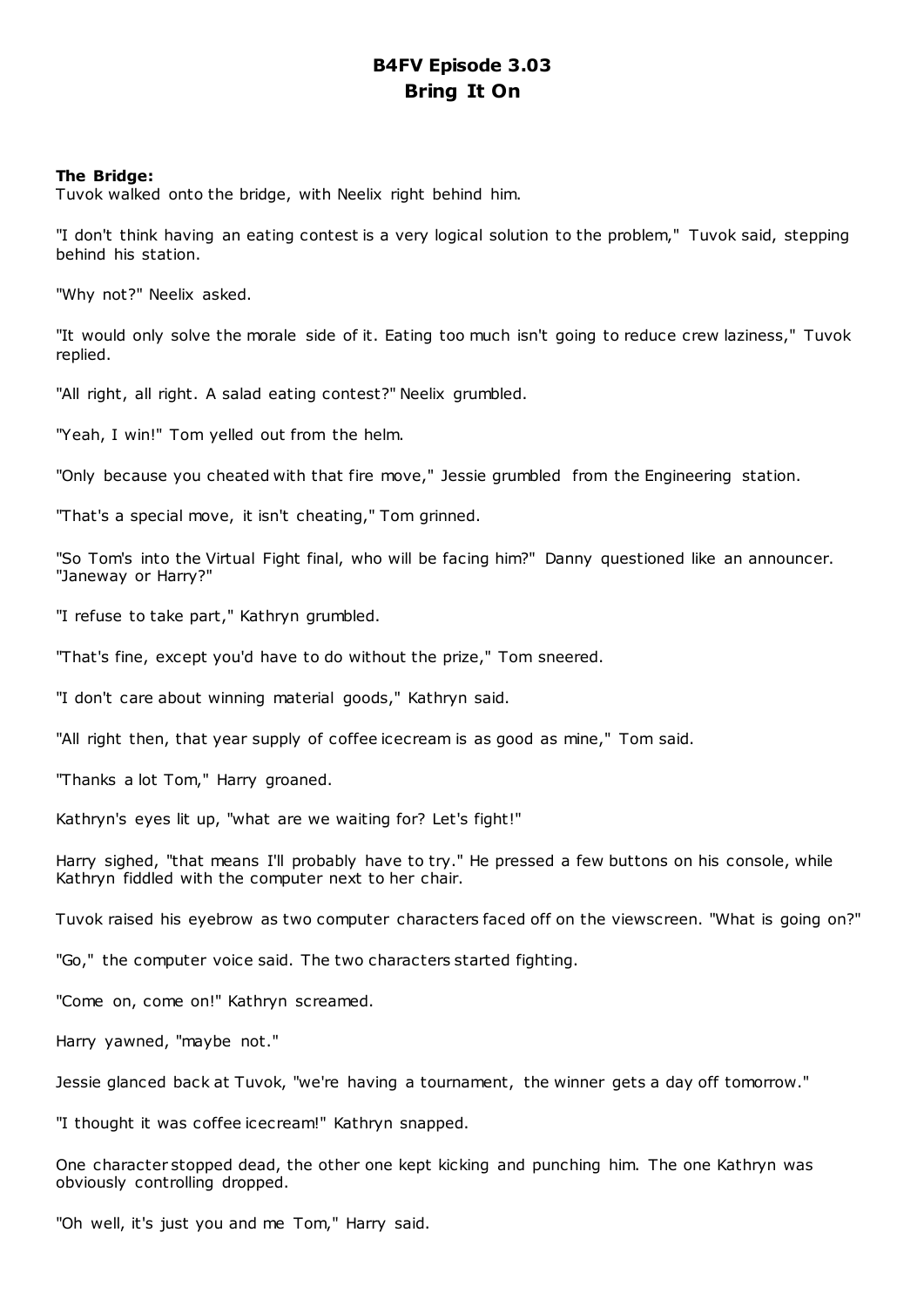Tom snorted, "prepare to get your butt wiped Harry."

Danny giggled, "told you he needed to wear nappies."

Harry stared coldly at her, "do you kiss your mother with that dirty mouth."

"No, we're not that close. Plus I'm not in love with mine like you are," Danny replied.

"Oooh," Tom laughed.

"What's that supposed to mean?" Harry grumbled.

"Why are you having a tournament?" Tuvok asked, eyebrow getting higher with each word.

"There's nothing to do obviously. Except we could go to the holodecks, but there's only two," Chakotay replied.

"Now I've just gotten a great idea about what we can do. It'll help morale, get everyone some exercise and will improve team spirit," Neelix said.

"That sounds like a really bad idea," Jessie commented.

"No, it'll be fun," Neelix said.

# **Later, Holodeck One:**

The entire crew had all gathered into a large sport centre's racing track field. Neelix, Tuvok and Chakotay stood facing everyone.

"Welcome everyone to the Voyager Arena!" Neelix bellowed. "While the ship is going through this uninhabited area on autopilot, we'll have our first annual Sport's Week!"

"I knew this would be a bad idea," Jessie muttered.

"We're going though an uninhabited area, on auto pilot with all the crew skiving? That's just asking for trouble," Danny added on.

"Now, we were having trouble choosing a fourth team Captain, as the *logical* choice would have been Janeway," Chakotay said.

"But we doubted she'd make a good sport's team leader," Neelix finished off.

"Traitors," Kathryn grumbled.

"So we decided that the leader should be the winner of the Virtual Fighter Tournament," Neelix said.

Tom grinned while everyone else groaned in disappointment. "Excellent," he said as he pushed to the front to join the others.

"Now let's choose team members," Tuvok said. "Mr Neelix, you go first, then Chakotay, me and then Mr Paris."

"This'll be a surprise no doubt," Danny sarcastically said.

"Kes," Neelix said grinning.

Kes groaned, "crap!"

Chakotay sighed, "one of the Slayers would be useful for some of the events, so Zare."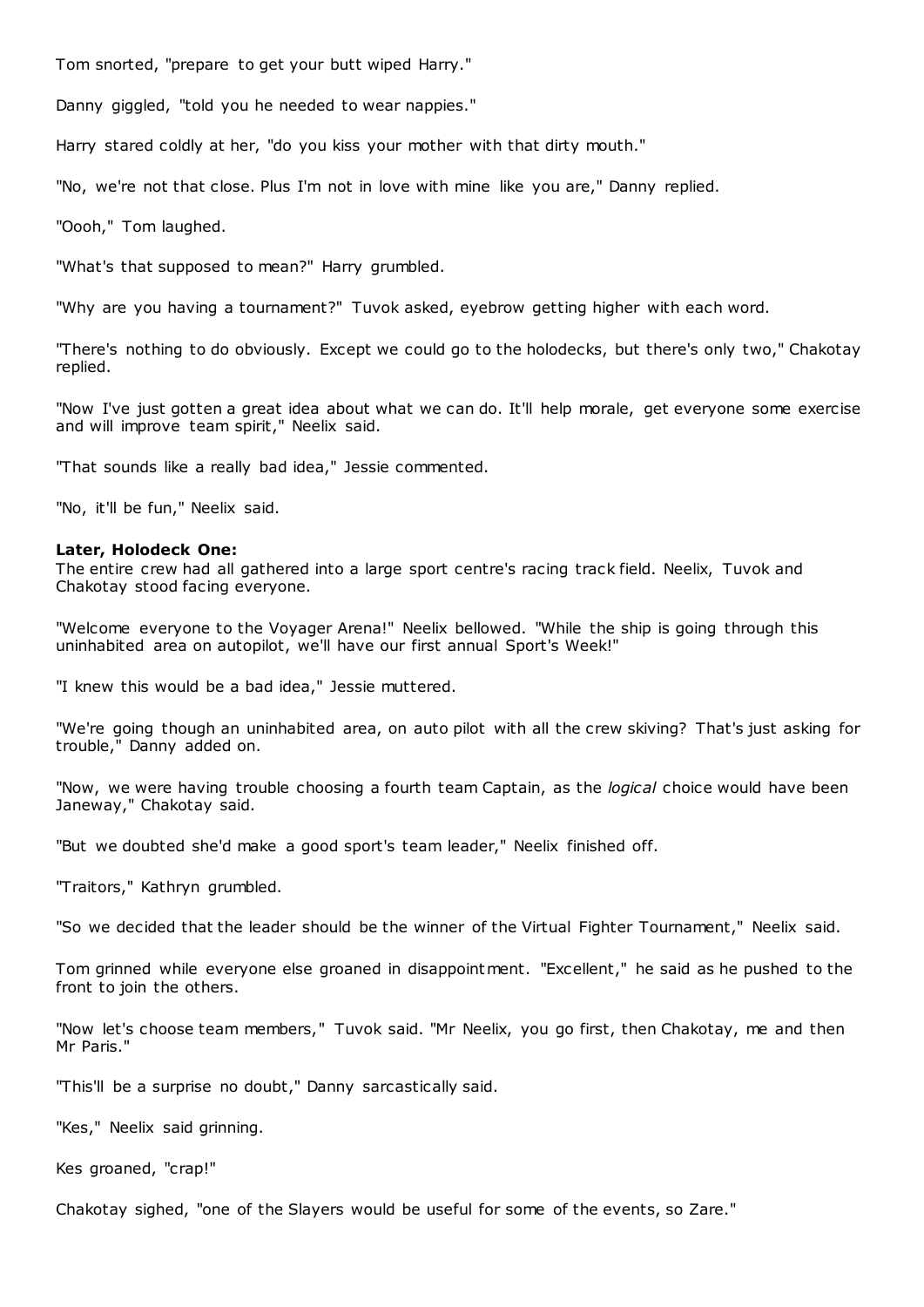Zare looked confused, "I'm only a visitor, I shouldn't even be here."

"That's a logical choice Commander. I choose Mr Taylor," Tuvok said.

"Wow, I was picked first and it wasn't for comic relief, and by Tuvok? Something's wrong," James commented.

"Well the numerous footballs and basketballs in faces did lose it's funniness after... Wait what am I saying?" Jessie muttered.

Danny shook her head, "yes, that's what I was wondering."

Tom frowned, "oh, I wanted to boss him around. Oh well, I choose B'Elanna."

"Ugh great. Thanks Tuvok," B'Elanna groaned.

#### **Later:**

Only a few crewmembers were remaining to be picked. One unknown was left, the rest w ere Jessie, Sid and crazy Paul Foster.

Tom's team were all girls, he had managed to get Lisa, Faye and O'Hara as well as B'Elanna. Chakotay had Harry, Ian, Thompson and Ligod. Neelix had the Doctor, Kathryn, Craig and Clive. Tuvok had Lee, Claire, Danny and the normal Foster.

"Sid," Neelix said.

Chakotay sighed, "Foster."

"Morgan," Tuvok said.

Jessie groaned as she was the only one left, "great, why am I always picked last?"

Tom smiled nervously, "oh Jess, you haven't been picked yet. Great, I choose you."

She glared at him, "why is all the last team leader to pick, the biggest jerks?"

"Well I'm sorry I'm not that runty blonde Slayer guy you're obsessed with. You can go back to following him like a little puppy dog afterwards," Tom grumbled. His eyes immediately widened, "crap, I should stop saying things out loud."

"Puppy dog?" Jessie grumbled.

"Runty?" James questioned, raising his eyebrow.

Zare sniggered from her team, "puppy dog. Couldn't put it any better myself."

Chakotay groaned, "ok, that's enough." He clapped his hands. "Ok attention everyone. Games will begin tomorrow. Today your team leader will discuss with you about the events, and well anything to do with the sport's week. Also he'll choose a first officer, so to speak and assign at least one sport to everyone."

"Commander Chakotay's team, which is called the Blue Team, will gather in Cargo Bay One. Lieutenant Paris' team, aka the Red Team will have Holodeck Two's arena main hall. Mr Neelix's team, the Green Team will use Cargo Bay Two," Tuvok said.

Neelix smiled sheepishly, "I need to keep an eye on my Leola Root crop."

"My team, the Yellow Team, will stay here," Tuvok finished off.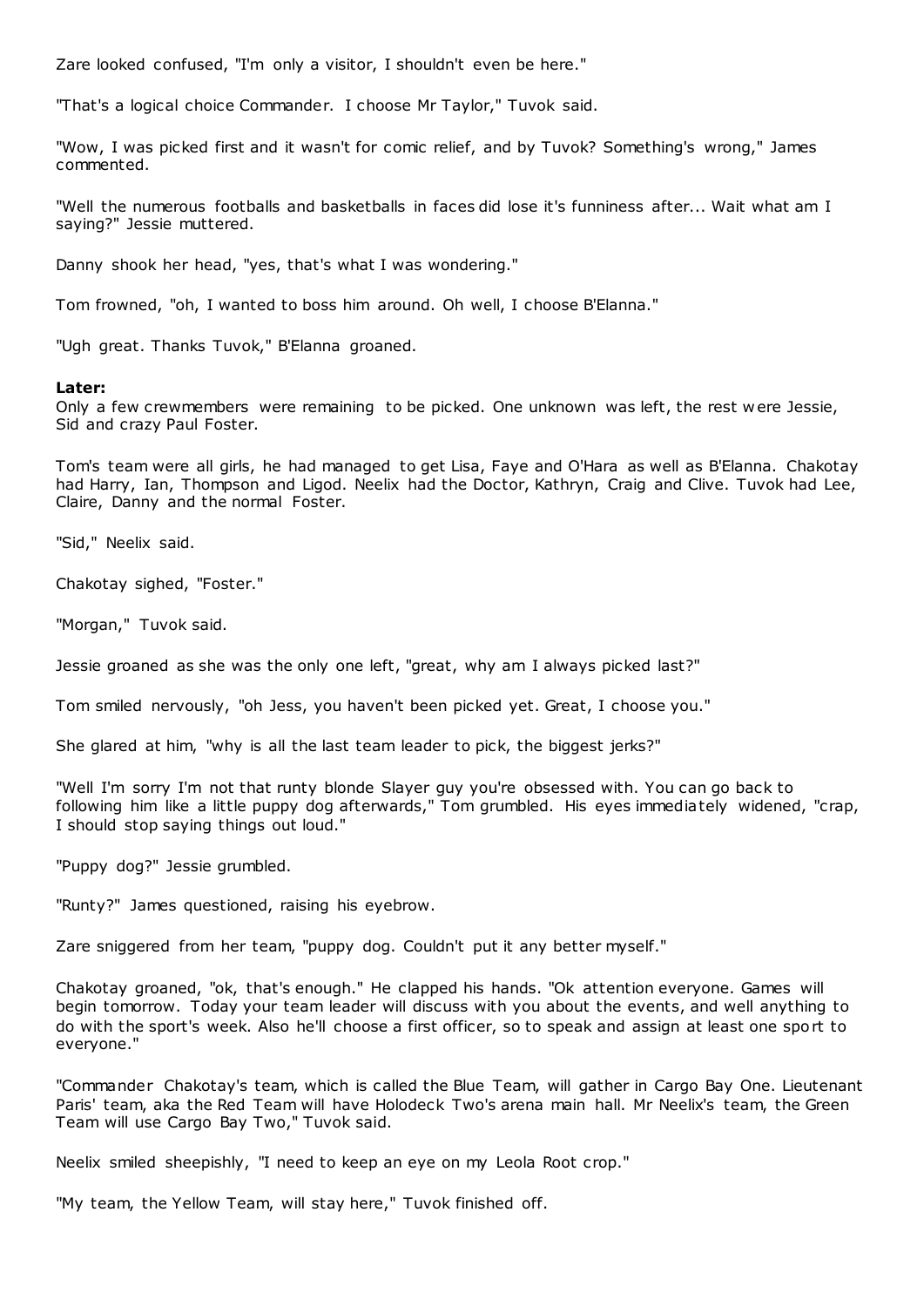"Can I swap with someone? I want to be with my Laura," Thompson said.

"I would but I'd rather be in Tom's team than Zare's," Jessie commented. Zare rolled her eyes.

Everyone started to clear the room, excluding the Yellow Team.

#### **The next day:**

Some of the crew had gathered around the centre of the arena. Tom, Chakotay, Tuvok and Neelix stood in front of them all.

"Ok, a very good first round of female high jumps there. Now it's time for the second round," Tom said.

Chakotay smacked him across the head, "pack that in."

Tom rubbed his head, "ow. Round Two Girls get ready."

Lisa, Zare, Kathryn and Claire "eagerly" emerged from the group.

Kathryn took a look at her competition, "ok, all these girls are a lot younger than me and one is a Slayer."

Zare put her hands on her hips, "uh, excuse me, do you think I'm not young or something!?"

"This isn't a good start," Tom whispered to Neelix.

"Nonsense, this needs a competitive atmosphere," he grinned.

Some unknown crewmember handed Lisa the pole. She stared at it looking rather worried, "ookay, what am I supposed to do with this?"

"Come on Lis! Faye and Jess already backed out," Tom moaned.

"Um, I feel a lot braver now, thanks," Lisa sarcastically said. She held up the pole vertically, ran towards the high jump. At the last second she dropped the pole and ran off into the distance.

"Ooh, zero points," Neelix grinned.

Zare walked over to pick up the pole, "I watched the last lot do it. It can't be that hard." She ran at the high jump and did it no problem.

Chakotay clapped his hands, as did the rest of the Blue Team present. "Good work."

Tom pouting, "having a Slayer doing it, is cheating."

"No it's not, that's just discrimination," Chakotay said.

Zare walked over after picking up the pole again, "yes, and I took offense at that." She knocked Tom out with it.

Kathryn took the pole off her looking nervous. "Do it for the coffee," Neelix called out.

She suddenly looked determined, "I will." She did well until the jump. She crashed right into the bar. "Ow," came the obvious groan. With a thud she landed on the ground nearby.

"Maybe we should put the safeties on after all," Chakotay said, looking concerned.

Zare looked down at Tom, "nah, more fun this way."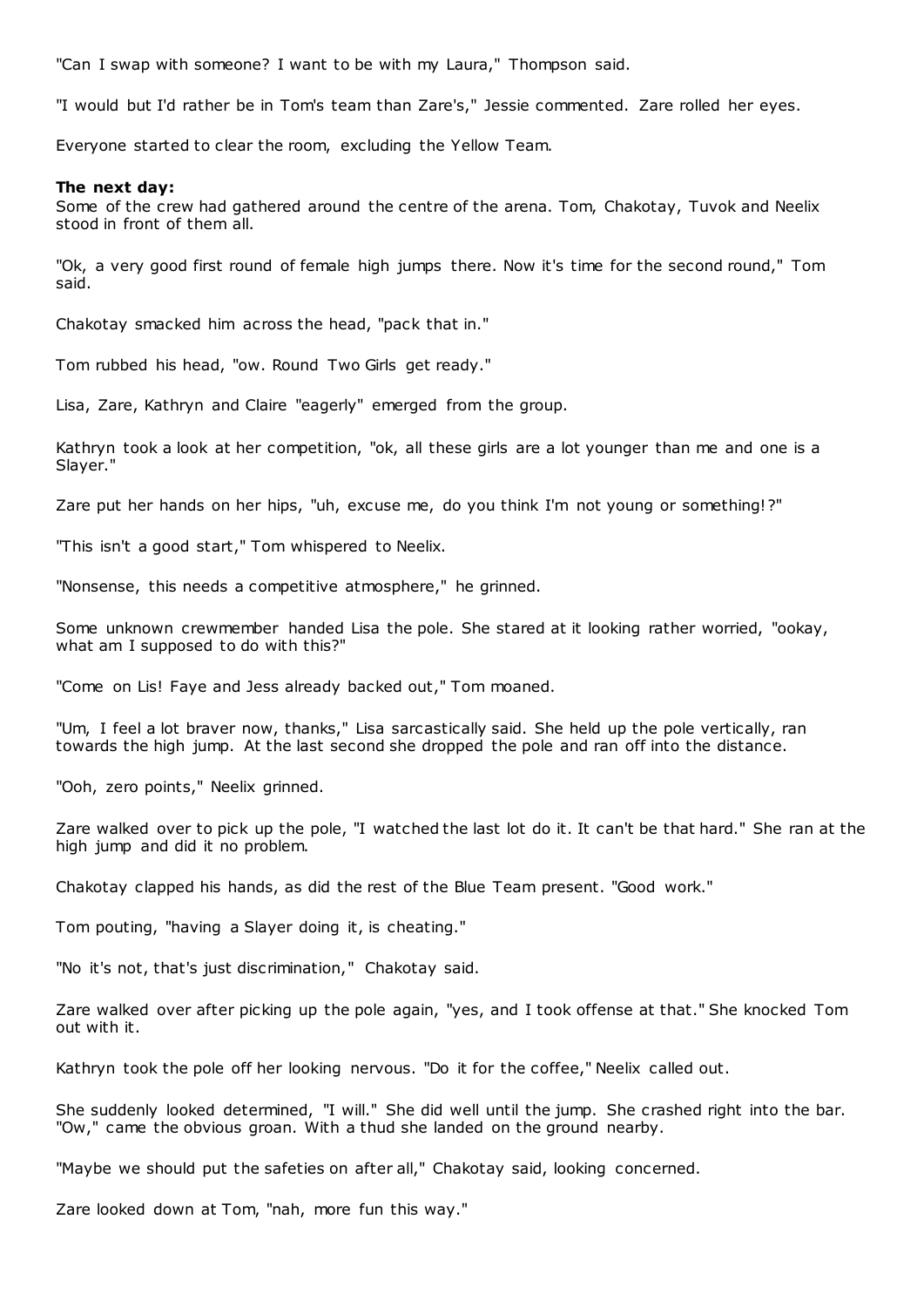Claire picked up the pole, "my turn." She ran towards the jump area, but she forgot to do the actual jump. "What the, crap!"

"Hmm, looks like a gold for the Blue Team," Chakotay smiled smugly.

"Ah but it's time for the guys," Neelix said.

Ian and Craig emerged from the group looking even more "eager" than the girls. "Where's Mr Taylor?" Tuvok asked, raising an eyebrow.

"Woof woof," Tom whispered. Everyone stared blankly. "He's probably with his bitch, you know the puppy dog comment yesterday." Everyone continued to stare blankly. "Ugh, forget it! Now where's my high jumper?"

"Er Tom, you only picked girls for your team, so you have to do all the male events," Chakotay pointed out.

"Oh crap!" Tom groaned, slapping his own forehead.

"There's a lot of that today," Faye commented.

James made his way over to the group, "sorry I'm late. I was watching the Unknowns Ice Hockey Match. Boy, it's a blood bath in there."

#### **Meanwhile:**

Clive rushed out of the changing rooms holding a hockey stick, "damn alarm clock." He entered the hockey pitch to find everyone lying on the ground. "Phew, that was a close call."

#### **Back to the High Jump:**

"So, was Jessie with you?" Tom asked, raising his eyebrow. Tuvok did the same.

"Yeah, why?" James replied.

"No reason," Tom replied, smiling cheekily at the others.

"Tom," Chakotay called in a sing song voice, handing him the pole. "You're first, entertain us."

Tom took it off him, "ok fine." He ran towards the bar, lifted himself up fine and started to throw himself towards the high bar. A ripping noise distracted him, he tried to look but ended up crashing into the bar.

"Well that was disappointing," Zare muttered.

"Nah, it was mildly entertaining after all," Chakotay said.

Tom pulled himself up, "I did get hit in the head before, you know." He pulled himself to his feet, brushing himself off. "Phew, that bloody hurt." He walked away with all eyes on the rip on the back of his trousers.

"Uh Tom," Neelix stuttered.

"Shh, just keep quiet," James whispered.

Ian picked up the pole. He took a deep breath before running. He placed the pole on the ground to jump but it just bounced back and hit him in the forehead, knocking him out cold.

Zare leaned a little close to James, "looks like you've got no competition either."

"That's good, I always skived high jump," James said.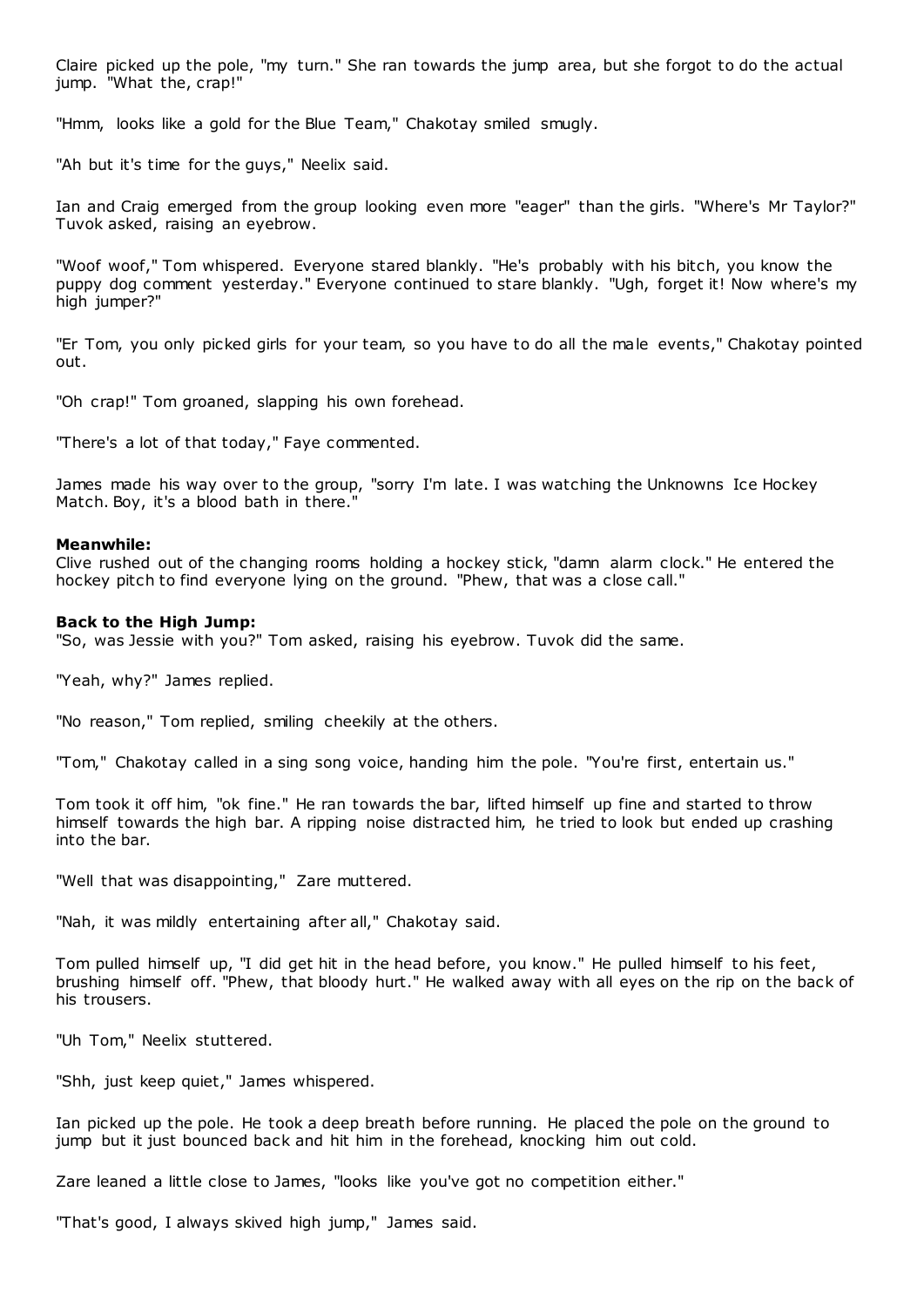Now it was Craig's turn. He picked up the pole nervously. "How the hell am I getting out of this?" He started to run but a girl amongst the group caught his eye. He stopped dead. "Here catch," he said to no one in particular, and threw it in a random direction. Tom screamed not very far away as Craig ran towards the group.

James groaned, "great, I have to go get it now." He headed over to Tom's now limp body. Ignoring it, he picked up the pole and headed back to the start. He went to do it, but changed his mind. "Oh screw this, I'll look like a fool." He threw it in another random direction, and walked away.

Tom lifted his head up, "oh that bloody hurt." Of course the pole hit him again, knocking him out.

"How are we going to sort this one out?" Chakotay asked.

"We can rate it on the most amusing," Neelix suggested. "That would be Ian or Tom's, or maybe Craig's."

James pouted slightly, "hey, that's not really fair."

"It is, considering that two out of three of the others did try," Chakotay said.

Tuvok raised his eyebrow, "that's so illogical."

"Um yes. Long jump?" Neelix questioned.

"Hmm," Chakotay sighed.

#### **Later:**

Tom groaned, "I wish I picked some guys for the team."

"Come on Tom! We need some entertainment!" Danny yelled out.

Tom pulled a face, "I'll give you bloody entertainment." He started running, he did the long jump normally much to everyone's disappointment.

"Next," Chakotay groaned.

Harry stepped up to the line. He breathed in before pulling a determined face. He charged forward, but tripped over his own feet, landing flat on his face. Blushing, he pulled himself back up. "Can I do that again?"

"Knock yourself out," Tom shrugged.

Harry did it again, but this time he did it right.

"Neelix," Chakotay called.

Neelix pushed through the small crowd wearing a bright green jogging suit. "Ok I'm ready." He ran the course and stopped after the sand part.

"Uh Neelix, you're disqualified," Chakotay muttered.

Neelix turned around, "why?"

"Well you went way passed the white line," Tom smirked.

Neelix blushed, "oh, I thought this was the race. Can I do it again?"

"Nope, disqualified," Chakotay replied, also smirking. He looked over to the crowd, "Lee, you're up."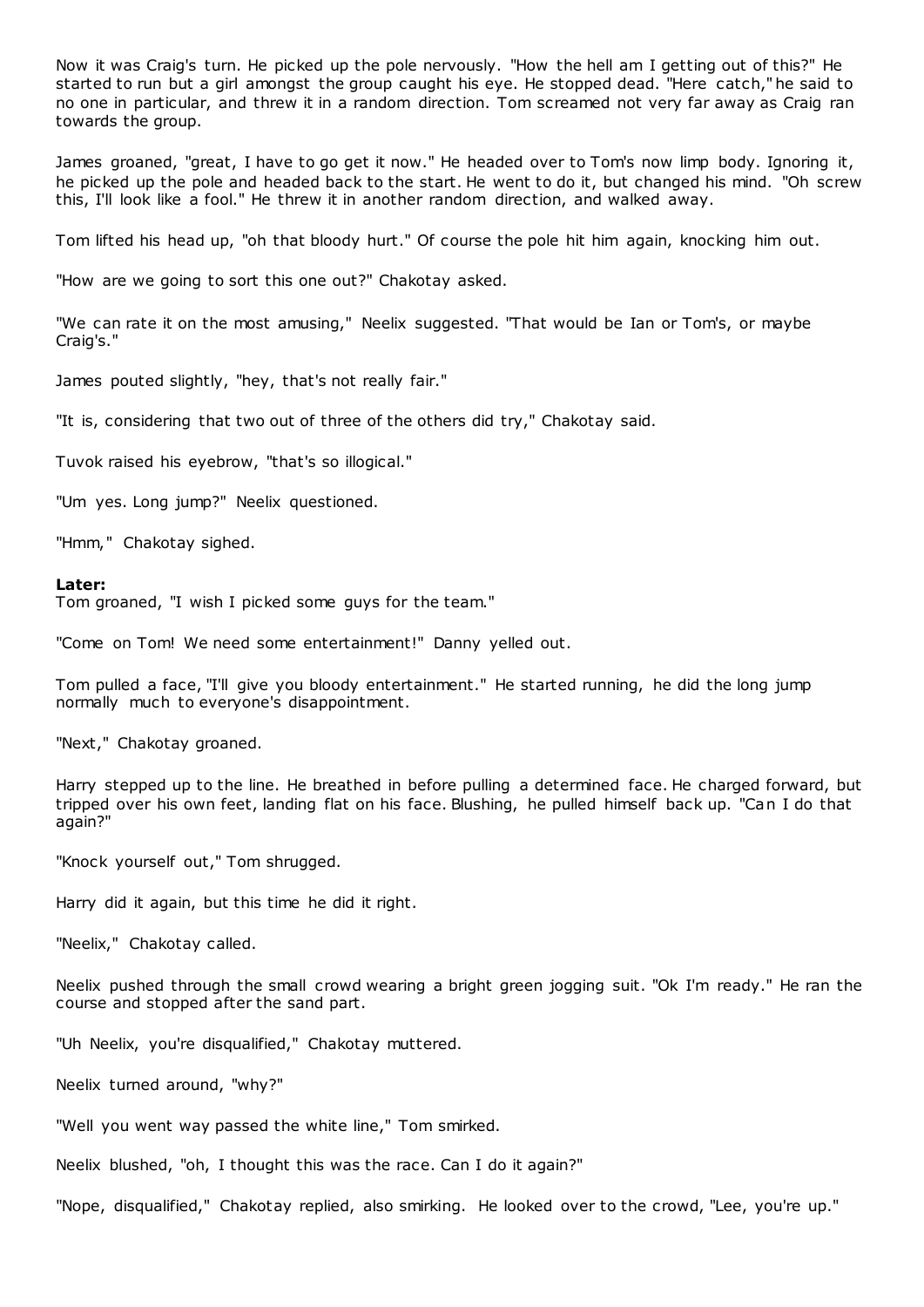Lee stepped out, "why was I volunteered for this."

"Because you're a good jumper, black guys are," Tom replied, shrugging.

Zare shook her head, "so if anyone's not you, they get insulted, discriminated against etc . How shallow are you Mister?"

Tom glared at her, "I wasn't being discriminating!"

"Yes you were," everyone muttered in unison.

"Fine," Tom groaned, folding his arms.

Tuvok raised his eyebrow, "I actually chose him because it was the most logical. Mr Foster is afraid of sand, Mr Harrison broke his leg in the hockey incident."

"Why didn't you use James, as a Slayer he's supposed to be good at athletic stuff," Tom said. Zare cleared her throat. He stared at her, "ok ok, I get the point. Jeez!"

"Actually, he probably isn't. At school he only did the sports that involved bats, balls, you know things to defend himself with against the bullies," Danny commented. She sniggered, "oh I said balls, that's a classic ." Everyone groaned.

"I did it," Lee said, eyes shifting nervously.

"Uh, no you didn't," Chakotay said.

"Yeah I did it so fast, while you were guys were talking," Lee said. Everyone stared blankly at him. "Oh ok, god. I don't see why we have to do this anyway."

"It's all for the exercise," Neelix grinned.

# **Meanwhile, in a swimming baths simulation:**

Some unknown crewmember got to the top of a diving board. He took in a deep breath before diving off it. Everyone cringed as he crashed instead of splashed.

"Ok, who reprogrammed the diving board to hover over the ground?" Thompson asked. Somebody tapped him on the shoulder, then pointed at the diving board. They watched Sid climb to the top, with a weight attached to a rope wrapped around him. "Oh god."

# **Back at the long jump area:**

"And of course the amusing fatalities," Zare commented, glancing towards Tom.

Tom folded his arms, "hmph, charming."

"Right, we should move onto the girls," Chakotay said.

Tom turned to Faye, "go then."

Faye started shaking, while turning pale. "Um, I don't feel well and my knee hurts, oh and I have a headache." Everyone stared at her. "I'm not just making excuses. Oh all right!" She moved over to the first line, she started running but did all the wrong things but still ended up doing the jump at the end.

Tom cringed, "Faye, you did it all wrong!"

"I don't care, my part is over with," Faye cheerfully said, she walked away while still managing to blush madly.

"Zare," Chakotay called.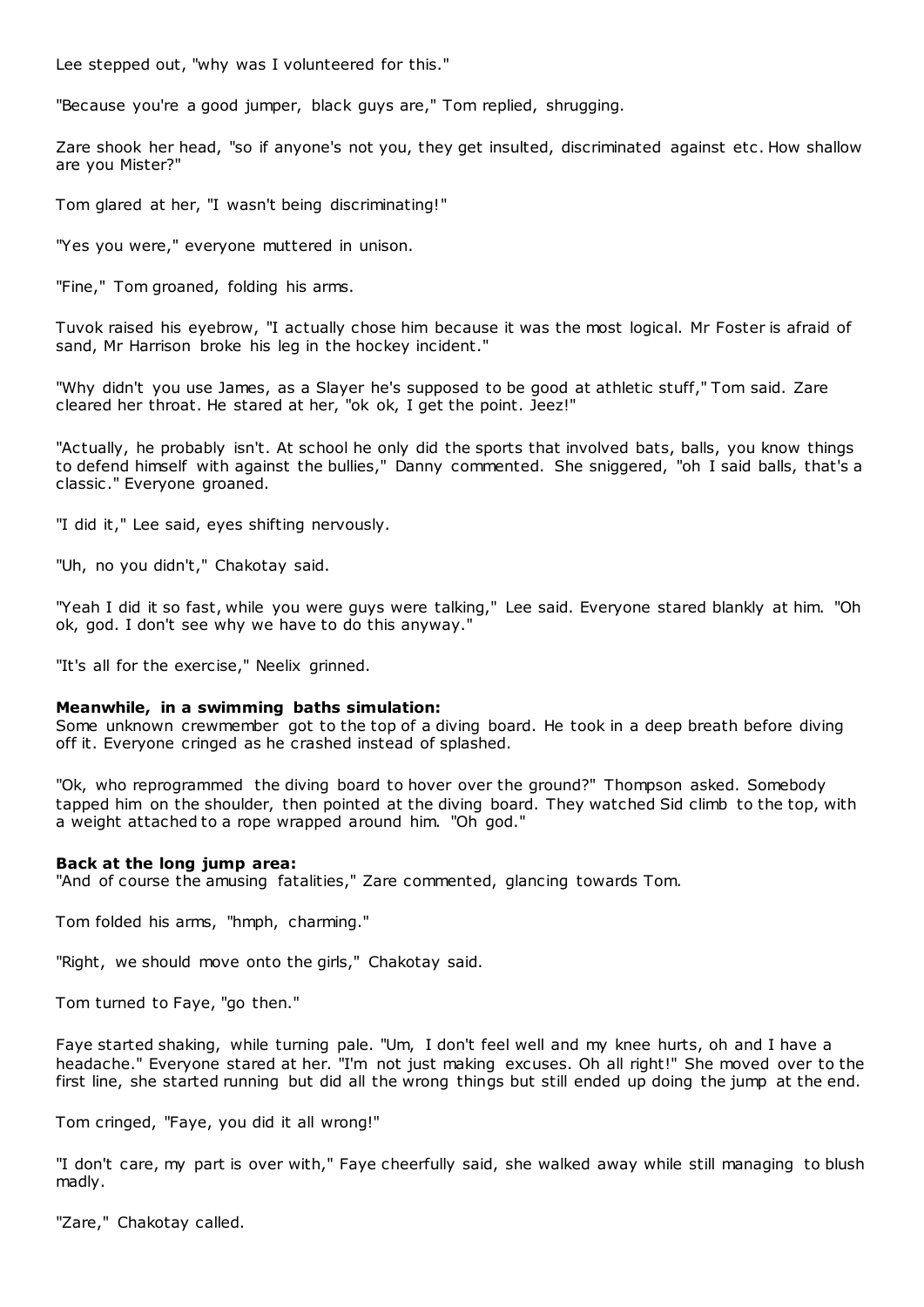Zare groaned, "are you going to make me do every event?"

"No of course not, only crazy people would make Slayers take part in sports such as rugby and er, football?" Harry muttered.

"That's a point, which one's which. We've got Americans and Brits here," Faye questioned.

"When has the word rugby been used in America, yeesh," Tom groaned.

Faye rolled her eyes, "American rugby usually has more padding and everything than the British one. Right?"

Tom glanced over at Zare, she smiled sweetly. "American, definitely."

"Zare, just do the jump," Chakotay grumbled.

"Ok, but I wasn't paying attention to anyone else," Zare sighed. She made her way over to the line. She stared at the rest of the course with a frown, "um, so what exactly do you do? Jump on the lines or something?"

"Ah Chakotay, don't get the alien Slayer to do every event. She's more clueless than Faye and Neelix. It just goes to show that humans can only play human sports," Tom said. Everyone stared at him. "Ok, yeah that was discrimination. but it's true."

"Chakotay, can I take part in this rugby?" Zare asked, again smiling sweetly.

"Sure," Chakotay replied, smiling evily.

#### **A little while later:**

Most of the crew were walking around the seating area for one of the halls. The rest of the crew stood in four groups on the fake grass.

"Ok folks, it'll be Red versus Green, Blue verses Yellow. The winners of both will then take on each other!" Tom yelled.

Jessie cringed before slapping Tom across the head, "ow, don't yell in my ear."

Tom pouted, "but everyone had to hear me."

"No one should have to hear you," James muttered.

Tom narrowed his eyes, "how come I can hear you from here?"

"Well you do have really big ears," James replied with a shrug.

"No one makes fun of my ears," Tom grumbled as he turned to his team. "Ok Reds, we must beat the Greens, we need to kick some Yellow's ass."

"Why Yellow? Blue might win that one," Lisa asked.

"I want to show him up ok," Tom said with a pout. "That reminds me," he said, turning to Jessie. "When we do go against the Yellow's, remember Jessie, your job is to distract him, you know when it's his turn to bat."

Jessie raised an eyebrow, "um, you mean like..."

"Yes exactly. Let's do this!" Tom said loudly. Jessie groaned, she slapped him again.

"Why me though?" Jessie moaned. "I'm crap at distraction. Oh wait, hey!" She smacked him again.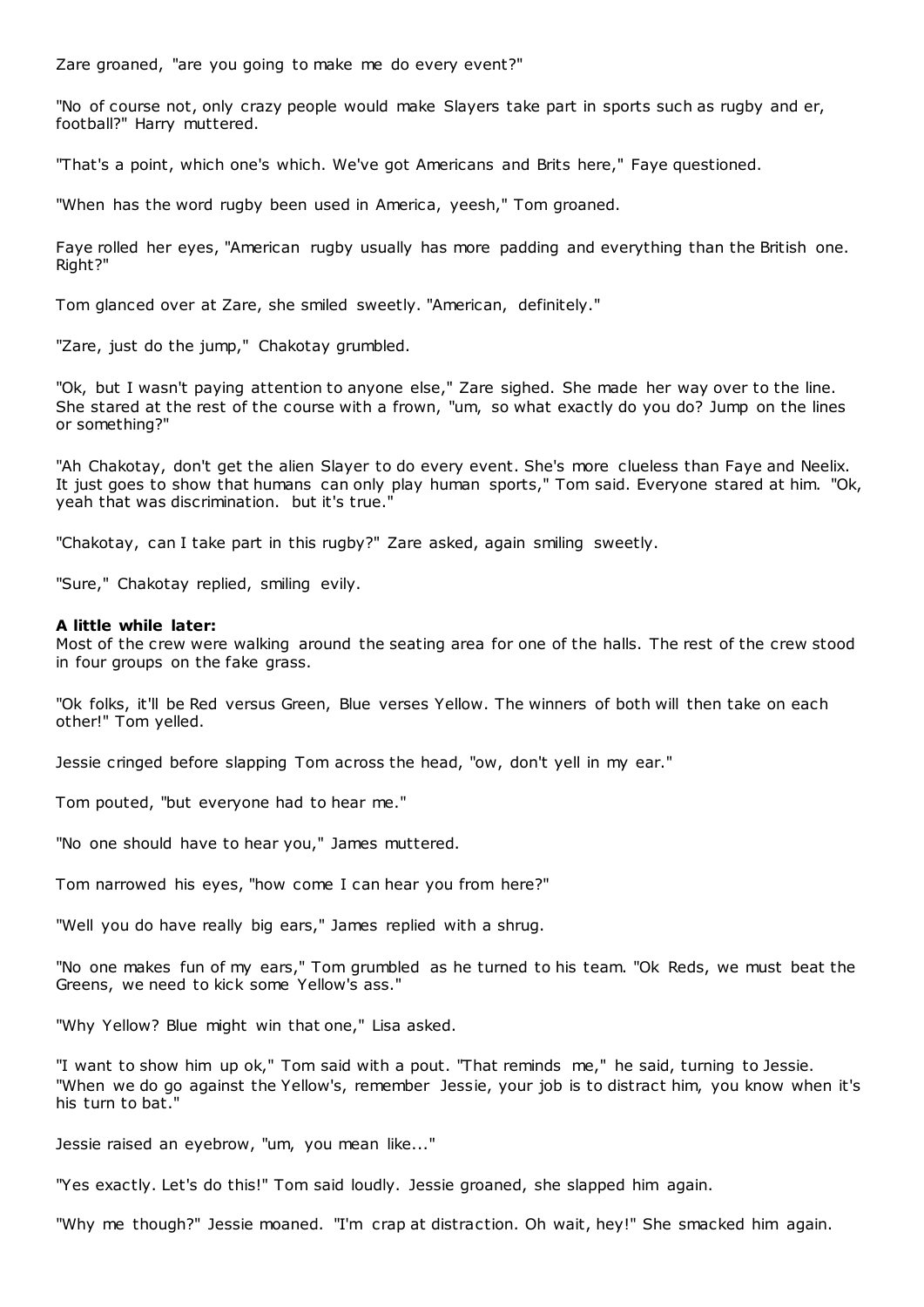Tom pouted again, "oh all right, I'll get Lisa to do all the men distracting. When it's your turn to bat Lisa, do something slutty when you go passed, he'll probably be a good catcher and that'll throw him off."

Lisa giggled, "this should be the best game of Rounders ever." Jessie narrowed her eyes, Lisa spotted straight away and winked at her.

Chakotay walked over in between teams Red and Green, while the other teams headed off. "Red's will bat first, Green spread out." He walked away again.

Jessie quickly walked over to Kes, "Kes, get me out of this. Give me a sick note or something. You know I should be careful."

Kes shrugged, "ok but I can't lie on it, and it has to be read by your team leader."

Jessie turned pale, "you mean Tom?" Kes nodded. "You know, the exercise will do me some good." She rushed over to join the batters queue. Kes smiled as she headed over to her spot.

Neelix glanced around at his team, "ok. I need somebody to throw the ball to the batters. Craig, you can do it."

### **A little while later:**

Faye nervously stepped behind the line, an unknown passed her a bat. She raised it nervously as Craig got ready to throw the ball. He did, Faye swung the bat meekly but it fell right out of her hands. The ball hit the crewmember behind her.

"Faye, go quickly," Tom whispered.

"Oh right," Faye muttered. She started running, but she was forced to stop at the second point as somebody passed the ball back to Craig.

Tom sighed, "next."

Jessie went up to the line and picked up the bat. Nearby Lisa was at the third point talking to an unknown guy. "If you mess up at least two more catches, I'll give you a kiss on the cheek," she said. The guy smiled goofily and he nodded. Lisa shuddered as she turned away.

Craig threw the ball at Jessie, she hit it. Then she threw away the bat and started to run. Tom screamed, "ow, damn it!" He fell to the ground nursing a certain area. She tried not to laugh as she ran to the third point. Lisa got to the end, while Faye only got to the fourth.

"Ah ha, I got away from the creepy guy," Lisa said. The guy waved at her, still smiling goofily. She put on a fake smile and waved back.

"Oh god, soldier down," Tom squeaked from the floor.

Chakotay blew a whistle, "ok change over time!"

"But I was so close to the end," Jessie moaned.

"Yeah me too," Faye groaned. "And I hate catching."

Chakotay groaned, "tough."

#### **Another while later:**

Now the Yellow team were playing against the Blue team, with the Yellow's batting.

Harry looked determined as he prepared to throw the ball. James just stood at the line looking rather bored. Harry finally threw the ball, James hit it and it went really far. He just waited a while just to watch a few of the catchers run after it.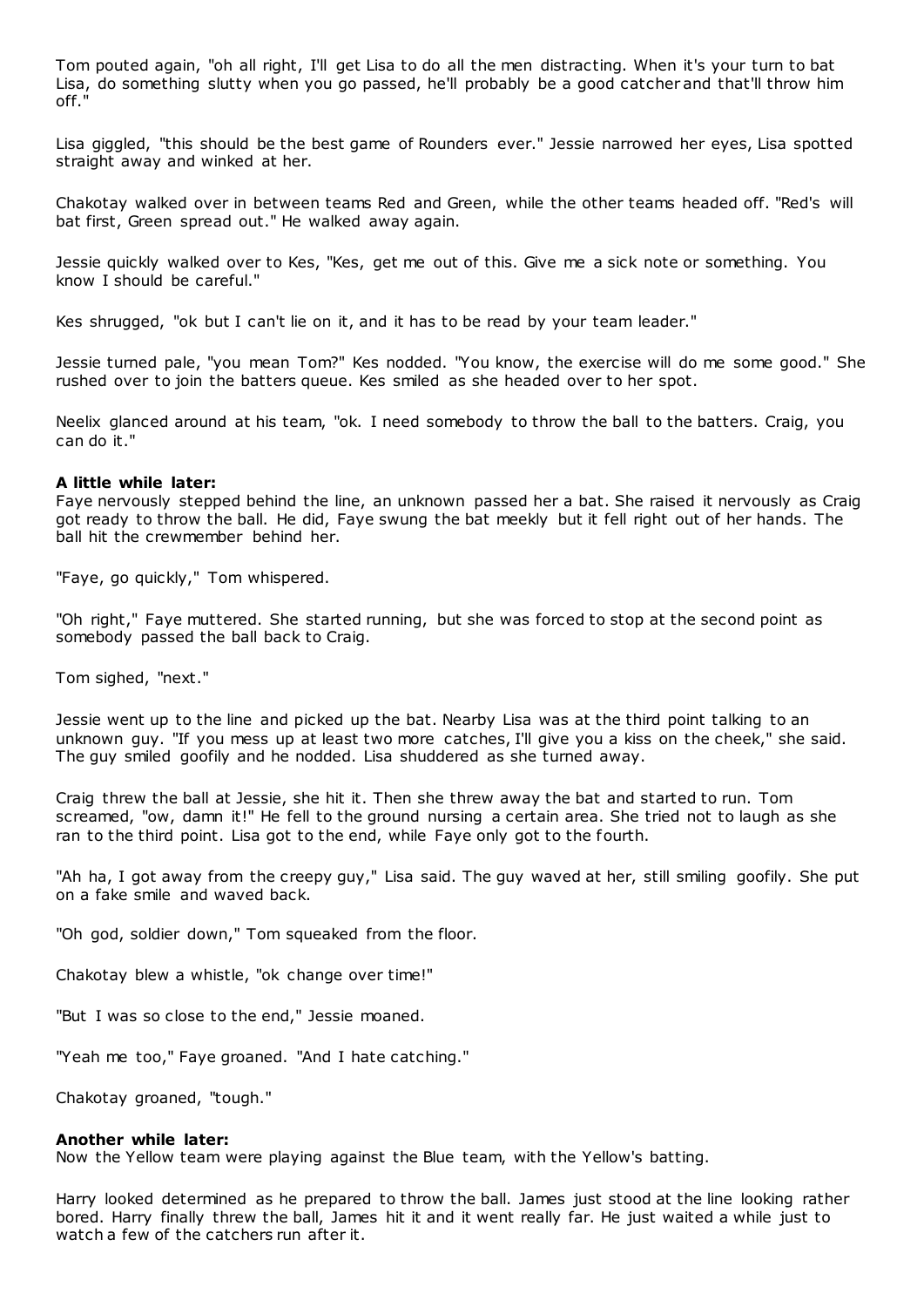"Mr Taylor, would you please. You could get two or three rounders here!" Tuvok called out.

"Ok," James muttered, he just walked around the points, while the others who were there just got to the end.

"Uh, it's stuck in the tree. Surely that's a disqualification or something!" Thompson yelled from the distance.

After a few rounders, the ball was returned to Harry. He just smiled, "I can't wait until Zare starts batting, we'll get those points back."

"You should have ran," Tuvok snapped.

"So, I got about five of them, that'll help us win," James said.

"They have Zare on the team," Claire pointed out.

"Ok, I'll be a catcher or something when it's her turn," James muttered. "I don't like running at rounders, I feel like an idiot."

Tuvok raised an eyebrow, "why, I put you into the racing."

"Oh childhood *trauma*, and if I'm running with others I'm fine," James said.

It was Danny's turn, she picked up the bat and got ready. Harry threw the ball at her, she managed to hit it and she ran off with the bat, she ran back and put it down. She then continued. The ball stopped nearby Harry's feet.

"Harry, get it quick!" Chakotay yelled.

Harry's eyes were now wide and watering, lips trembling. He collapsed onto his knees, covering a certain area with his hands.

"Great more points, keep going Danny!" Claire yelled, while the male part of each team grew uncomfortable watching Harry.

About ten minutes later the teams had changed places, Harry was being escorted out via a stretcher, he had an ice pack where his injury was.

"Damn it, we're not doing too well," Chakotay commented. "Zare, hit it as hard as you can ok."

"Yes boss," Zare muttered sarcastically. She raised the bat as James got ready to throw it at her. He threw it, she hit it as hard as she could but he just jumped to catch it. She just managed to get to the first point before someone told her to stop. "What, I hit it hard!"

"Think of it as revenge," James commented.

"For what?" Zare grumbled, folding her arms in a huff.

Neelix blew the whistle, "all right round one is over."

"Finally, the nightmare ends," Ian sighed in relief.

"Actually not really, the winners have to play against each other," Tom said, he also had an ice pack. He turned around, "judge, who's playing?" A holographic referee walked over.

"It'll be Red V Yellow," he replied.

"Yes, team let's kick some Yellow ass," Tom said.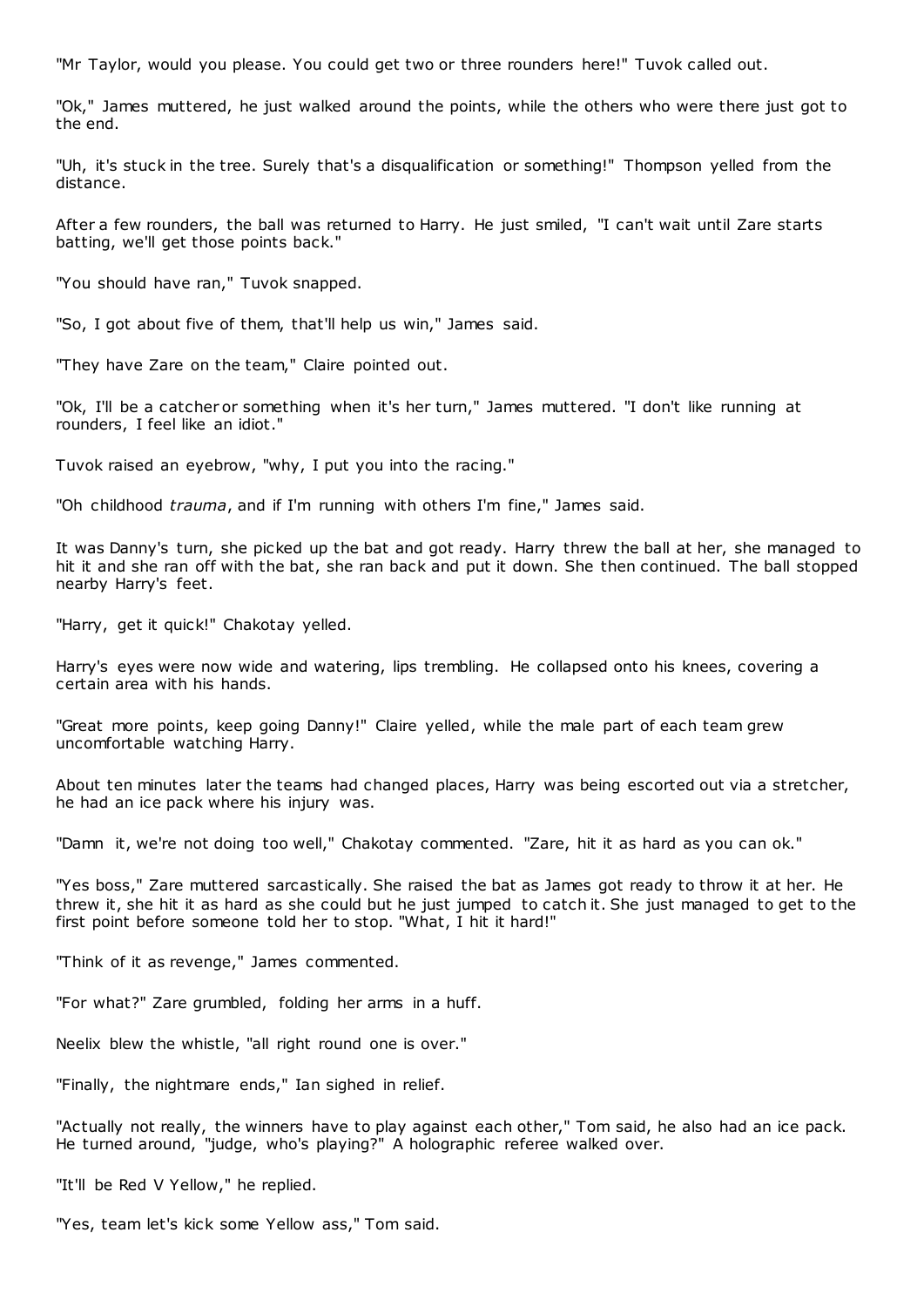"Um Tom, James and Danny helped win when they were batting, and because James was doing the throwing to the batters, the Blue's didn't stand a chance," B'Elanna said.

"How did Danny help again?" Tom asked. He turned pale, "oh yeah, get a girl to do our throwing."

"Well yeah, you're the only guy," B'Elanna muttered.

Tom blushed, "that's right, any volunteers to be the thrower person?"

"I guess I could do it," B'Elanna sighed.

Tom smiled, "right thanks, now we need to figure out how to stop Mr Freak."

"Um we could first get a good thrower when he bats, and when it's our turn to bat make sure the ball goes right for him," Jessie said.

Tom stared blankly, "ok even a rookie knows that's just going to make things worse. Are you on our team or what?"

Jessie groaned, she did a fake salute, "sir, yes sir."

"She was only kidding, jeez lighten up," B'Elanna muttered.

"No she wasn't. Now Jess, when he runs do the distracting thing. Do anything just make sure it stops him," Tom said.

"That's cheating," B'Elanna said.

"No it's not when you have to suffer," Lisa muttered as she wiped her lips. "Ugh, that guy must never wash his face."

"Great, Jessie just grab him and do your thing. That's suffering," Tom said.

"My thing?" Jessie said.

"Yes, the stuff you do with him all the time," Tom said.

"Have an argument?" Jessie said, pretending to sound confused but still clenching her fists.

"No I was going to say stick your tongue down his throat, but that's easily noticed and will get you disqualified. Just smack his butt or something," Tom said.

"I'll do that," Lisa blurted out.

Jessie glared at her, "which one?"

"Both if I have to, I need that other guy off me fast," Lisa replied.

"Oh ok," Jessie said, she punched her in the face.

"Um," Tom stuttered. "Oh great, I was going to use her to distract the other guys."

"What like gay Lee, married Tuvok and weirdo Foster?" B'Elanna muttered.

"Good point," Tom nodded his head. He clicked his fingers, "we need a medic over here."

"Make that two," Jessie said, moving her glare to him.

"Woah chill," Tom stuttered, backing off.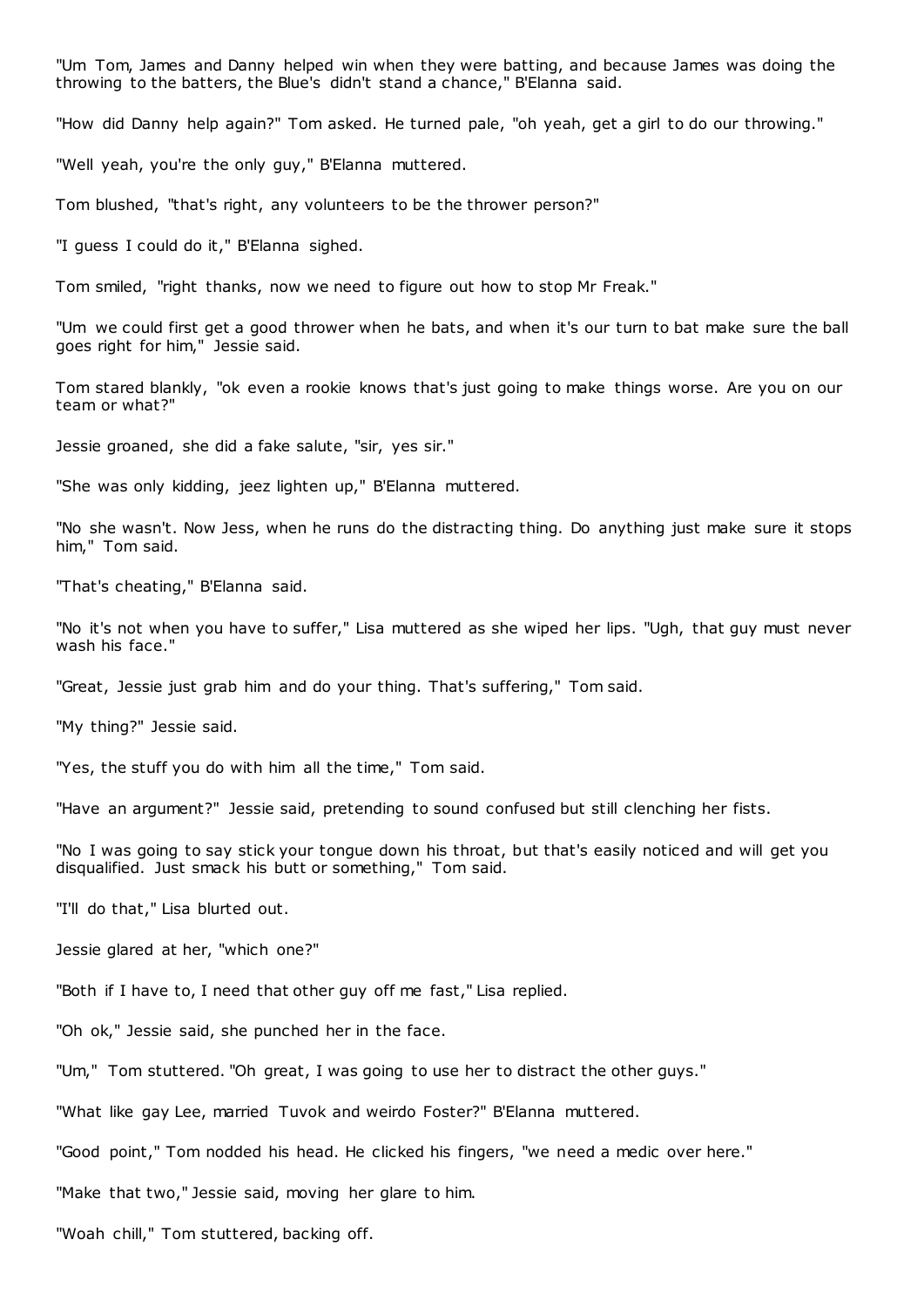"They usually cheat Tuvok, maybe we should," Lee said at the other side of the field.

"If they cheat they'll get disqualified, we don't need to," Tuvok said. "Mr Taylor, you do the same thing again when it's their turn to bat."

"All right, but it's not considered cheating if I accidentally throw the ball at Tom's head or something, is it?" James questioned.

Tuvok raised his eyebrow, "I'll ignore that. This time just run, I'll put some of our worst batters in front so you won't have to run alone."

"Great, thanks," James said.

"Who are our worst batters?" Claire asked.

"Foster and Williams," Tuvok replied.

"Hey," Lee moaned. "I'm great at this game." Everyone but Tuvok sniggered quietly.

A little while later the game was on. The Red's were batting.

"Ok Jess, remember what I said, this time don't throw the bat at me," Tom said.

"Ruin my fun," Jessie pouted.

Tom walked back over to the rest of the team, "fingers crossed that freak will take it easy on her."

James overheard, "hey, I heard that."

Tom turned around, "uhoh, Jess hit it hard and aim for him, forget what I said."

Jessie rolled her eyes as she picked up the bat, James watched her nervously. He prepared to throw the ball. He threw it lighter than usual, she just panicked and moved out of the way. The guy behind her caught it.

The referee groaned nearby, "let's do that again."

"That still counts, go Jess," Tom muttered.

"No it doesn't," referee said.

"Damn this is just like being at school again," Jessie said quietly to herself.

Tom smiled, "he threw it lightly, just stay calm ok."

"I'd feel better if I could throw the bat afterwards," Jessie said. She glanced back, "just kidding."

Tuvok walked over, "we should swap throwers just for this one turn."

"What, why?" James asked.

"You know why, you swap places with Williams," Tuvok replied. Lee pulled a face as he walked over to where James was. Tuvok returned to his spot. James groaned as he headed over to one of the points.

Tom groaned, "damn it. We lost our only shot."

Lee picked up the ball, he threw it at Jessie. She hit it and ran, almost forgetting to drop the bat as well. Lee caught it just when she got to James' point.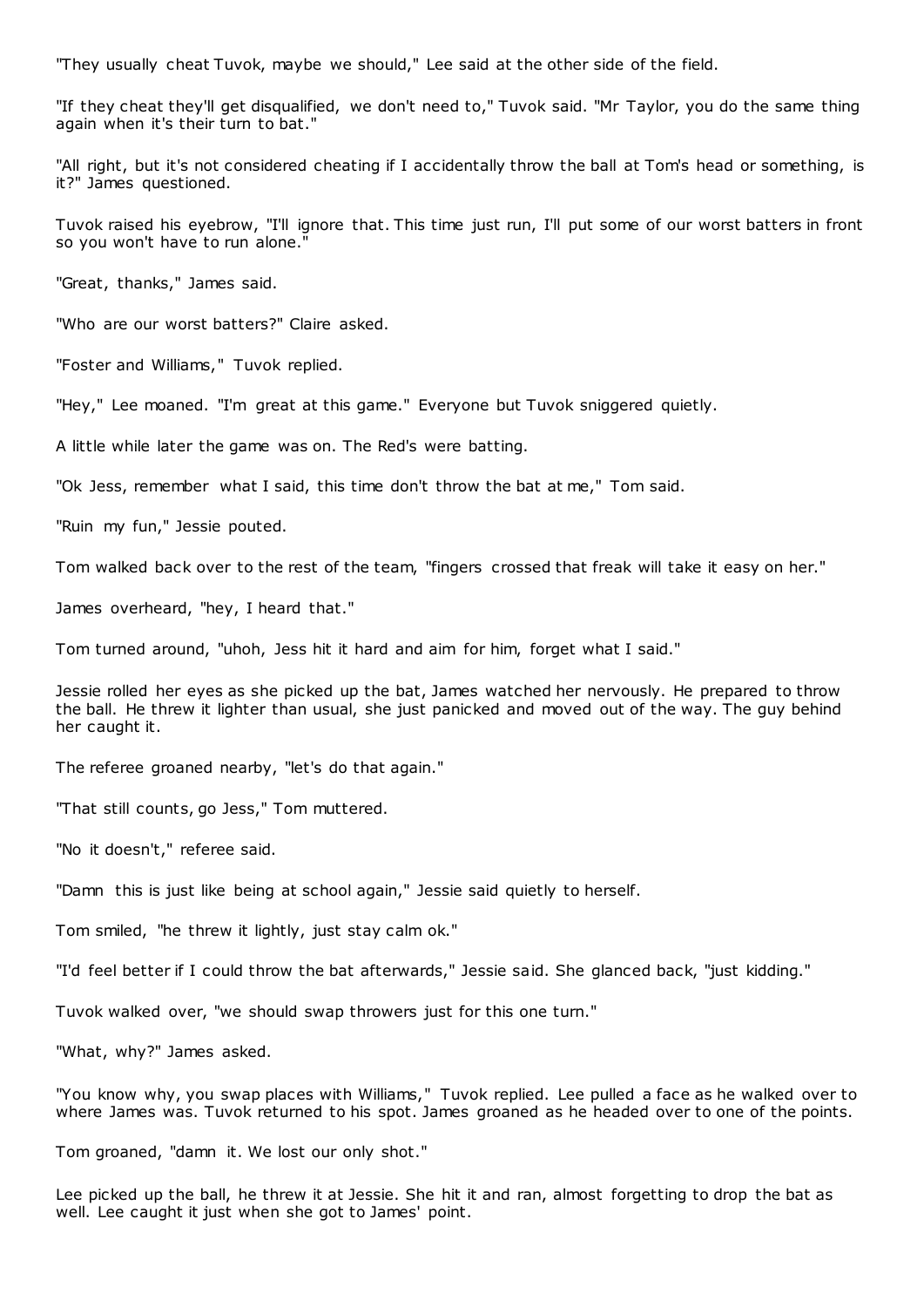"Ok next," Tom sighed.

B'Elanna stepped up to the line. Lee glanced around nervously, "um ok, I'm doing it again." He threw the ball, she hit it and ran off. Faye walked up next, she just managed to hit the ball and ran off too.

Tom groaned, "for god's sake."

"And then he said I should smack your ass or something, then Lisa said she'd do it," Jessie was saying to an uncomfortable James. B'Elanna and Faye stood at the previous points looking not very happy.

"Uh Jess," James muttered.

"Shh," Danny shushed.

"What?" Jessie said, glancing at her then back at James.

"My team's going to hate me but you have to run," James said.

"Just run passed her," Tom grumbled.

Chakotay blew the whistle, "ok everyone stop. That's the end."

Tom groaned as he fell onto his knees, "ok if we've lost, I'm blaming it on you Jessie."

Jessie pouted, "but, you wouldn't get whole points when you continue your run later."

"B'Elanna and Faye may have got full rounders though, well done," Tom grumbled.

"I didn't know, I thought they could go passed while I'm here," Jessie said.

"Tom shut it, she had important things to tell me," James lied.

Jessie glanced at him briefly, "yes, important things."

The referee stepped forward, "Yellow wins."

"Aaagh, damn it," Tom groaned.

Chakotay clapped his hands once, "so, what's next?"

#### **Later, Holodeck Two:**

The Red and Blue team were in the middle of a rugby, or for any Americans reading football match.

Somebody passed the ball to Tom, he panicked as he saw Zare coming towards him. He threw it away, but Zare still jumped at him, knocking him to the ground.

Neelix used the whistle again, "Miss Zare, would you please stop tackling everyone."

"Why, I thought this whole thing was for fun?" Zare pouted.

"Continue," Neelix sighed. He blew the whistle.

Zare shrugged, "I love this game." She ran off.

Harry meanwhile passed the ball to Ian, he ran down the field but was pushed to the ground by B'Elanna. He quickly threw it, Ligod caught it. He smiled evily, he threw it in Jessie's direction, she stumbled backwards a little looking startled. B'Elanna waved her hand at her, she threw it at her.

"What are you doing, Jessie's on the other team," Ian said.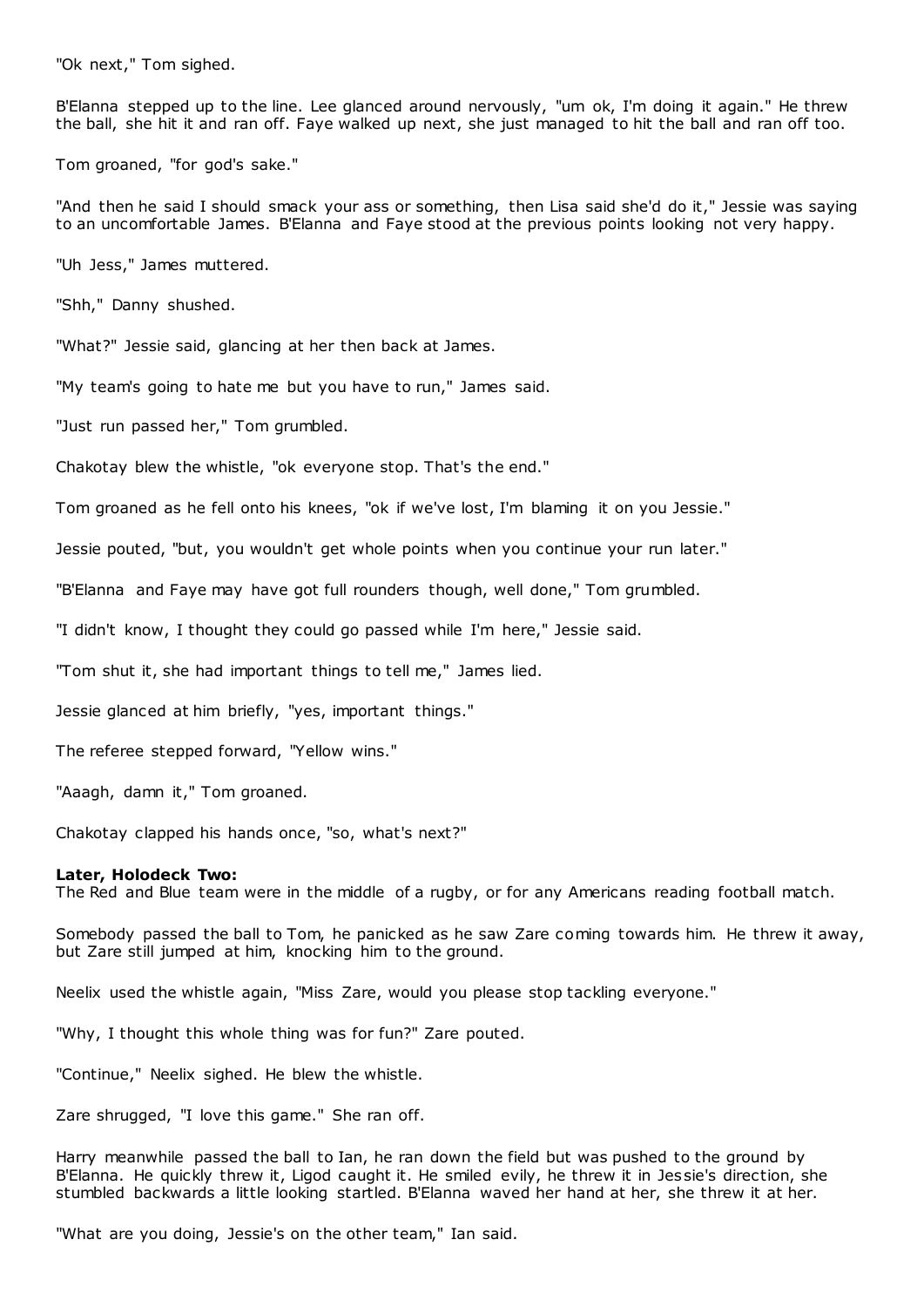Ligod pretended to look shocked, "oh sorry, I forgot."

Faye stopped nearby Jessie, "are you ok?"

"Yeah, wasn't expecting it," she replied. They split up.

Zare watched Ligod watching her, she narrowed her eyes.

Harry passed him the ball. He ran down the field with it, he then threw it back the way he came, confusing everyone who saw it.

Zare watched it, she then noticed it was going towards Jessie, who wasn't really paying attention. She ran over to her as fast as she could, once she got to her she pushed her to the ground. The ball just flew passed them and crashed into the wall nearby some other people. Neelix blew the whistle again.

"Ok, they told you not to tackle anyone," Jessie said, looking more startled than before.

Zare sighed as she sat up, James rushed over to them. "That ball was going towards your head, I had to," she said.

"Thanks Zar," James said as he knelt down next to them. "Are you all right?" He helped Jessie sit up.

Zare stood up, her eyes fixed on Ligod. He was giving her a cold look. She was about to walk over when Neelix came up to them. "What on earth happened there?" he asked.

"Ligod, he threw the ball twice at her," Zare replied.

"Ligod? Why would he?" James questioned.

"I don't know," Zare muttered.

Jessie sighed, "he isn't keen on me, he was acting creepy when I last talked to him."

Tom, Chakotay and the referee walked over. "Can you get him disqualified, at the very least?" Neelix asked.

The referee shook his head, "no, it looked like an accident to me, he is new to the game."

"No, I saw him, he was watching her like he was planning murder or something," Zare said.

"I doubt throwing the ball at her would have killed her though," Chakotay said.

"Jessie, you can rest at the side if you want, I'll get someone else to play for you," Tom said.

"Yeah thanks," Jessie said.

Tom, Chakotay and Neelix headed away, the referee just shook his head. "Miss Zare, one more unnecessary tackle and you're disqualified." He walked off too.

"That wasn't unnecessary," Zare grumbled.

James helped Jessie get to her feet. "Thanks again," he said.

"No it's ok, I owe you guys one after all," Zare said.

James looked confused, "you do?"

"Well you know, that incident before we went to that planet," Zare said quietly. "I don't know why I did it, so..."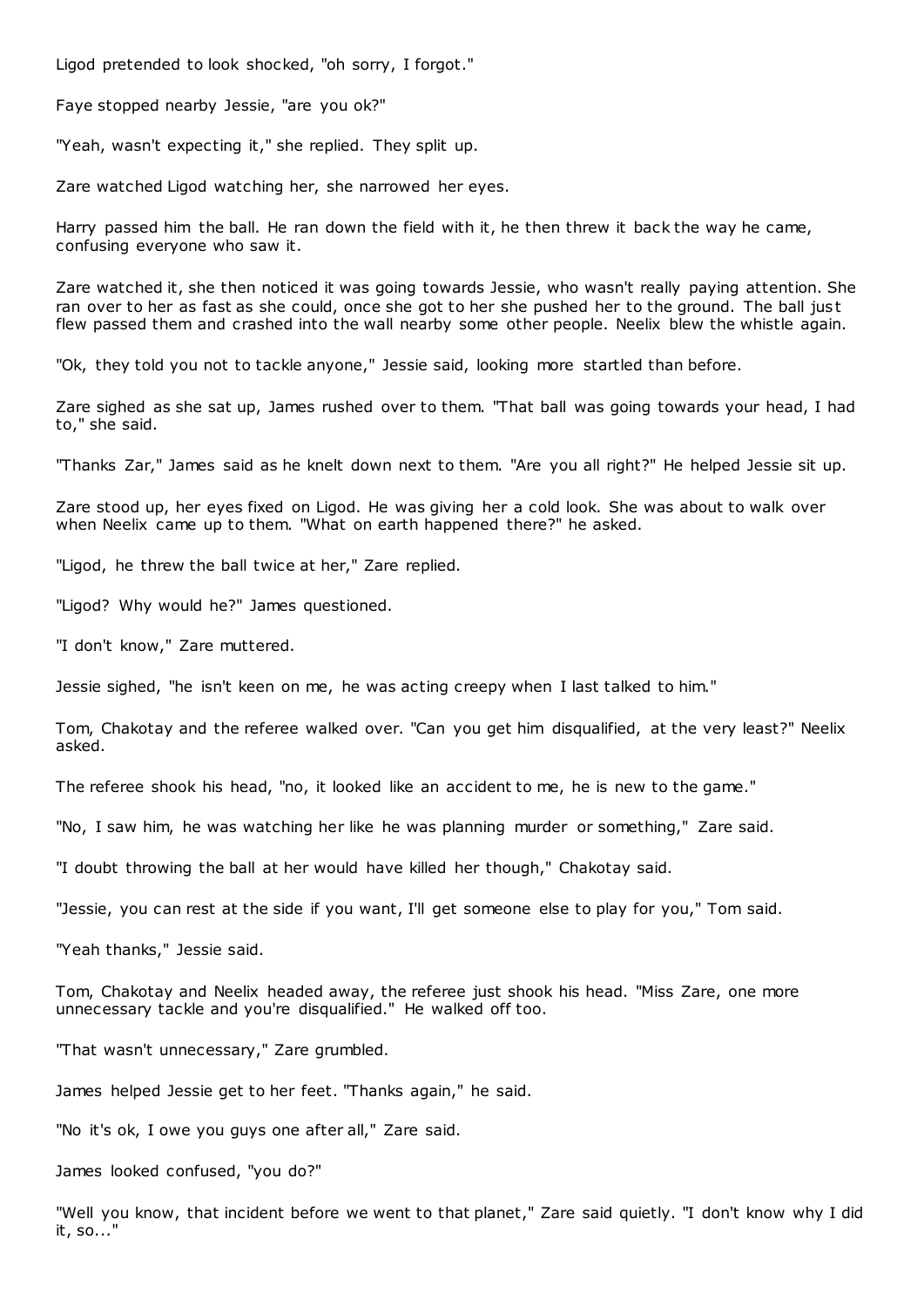"Well at least you're admitting it now," Jessie said.

"But you're still mad at me," Zare said.

Jessie shrugged. James smiled as he guided her to the side benches. Zare went over to the huddle nearby.

Jessie glanced over at the water tank thing nearby, she shuffled over to get to it. James watched her as she filled one plastic cup, then he noticed two of Ligod's companions watching them nervously right next to the tank, they rushed off. He took the glass off of her.

"Hey, if you want a drink just ask," Jessie said.

"No, we both don't want it," James said, he dropped the contents onto the floor and he followed the guys. He picked up speed to catch up with them, he grabbed one and pushed him against the wall. "Ok, what's in it?"

"What are you talking about?" the guy against the wall stuttered, not daring to look at him directly.

"Well Ligod was intent on getting her out of the match, and then you guys are near the water. What did you do to it?" James questioned.

Meanwhile Ligod got in front of Faye and got the ball, he was about to throw it when Zare tackled him hard into the ground. Neelix blew the whistle.

"Ok, what are you up to!?" she asked angrily.

"Ow, what are you on about?" Ligod grumbled.

"Jessie, why were you trying to hurt her?" Zare asked.

"I wasn't, she wasn't doing much, I was just trying to involve her in the game," Ligod replied.

Chakotay walked over, "Zare, get off him."

"Ok ok, but Ligod's not involved in this," the guy against the wall said as Jessie walked over.

"I don't believe that," she said.

"He just mentioned to us that you should stay out of a dangerous sport like this, he doesn't want anything to turn the Slayer," the guy said.

"So, what are you up to then?" James asked.

"We're um, we think Ligod's just gotten soft on his Slayers recently. We're trying to fix everything," the other guy replied.

"So there is something in the water?" Jessie asked.

The other guy nodded, "it shouldn't affect anyone else, it's designed to target just you. It would kill you slowly."

"What are you doing?" the guy against the wall stuttered.

The other guy smiled, "sorry, gotta go." He turned around but bumped right into Zare.

"I've just been disqualified," she said sweetly, she grabbed a hold of the guy by the neck.

"Ok, you two should um, calm down," Jessie said nervously.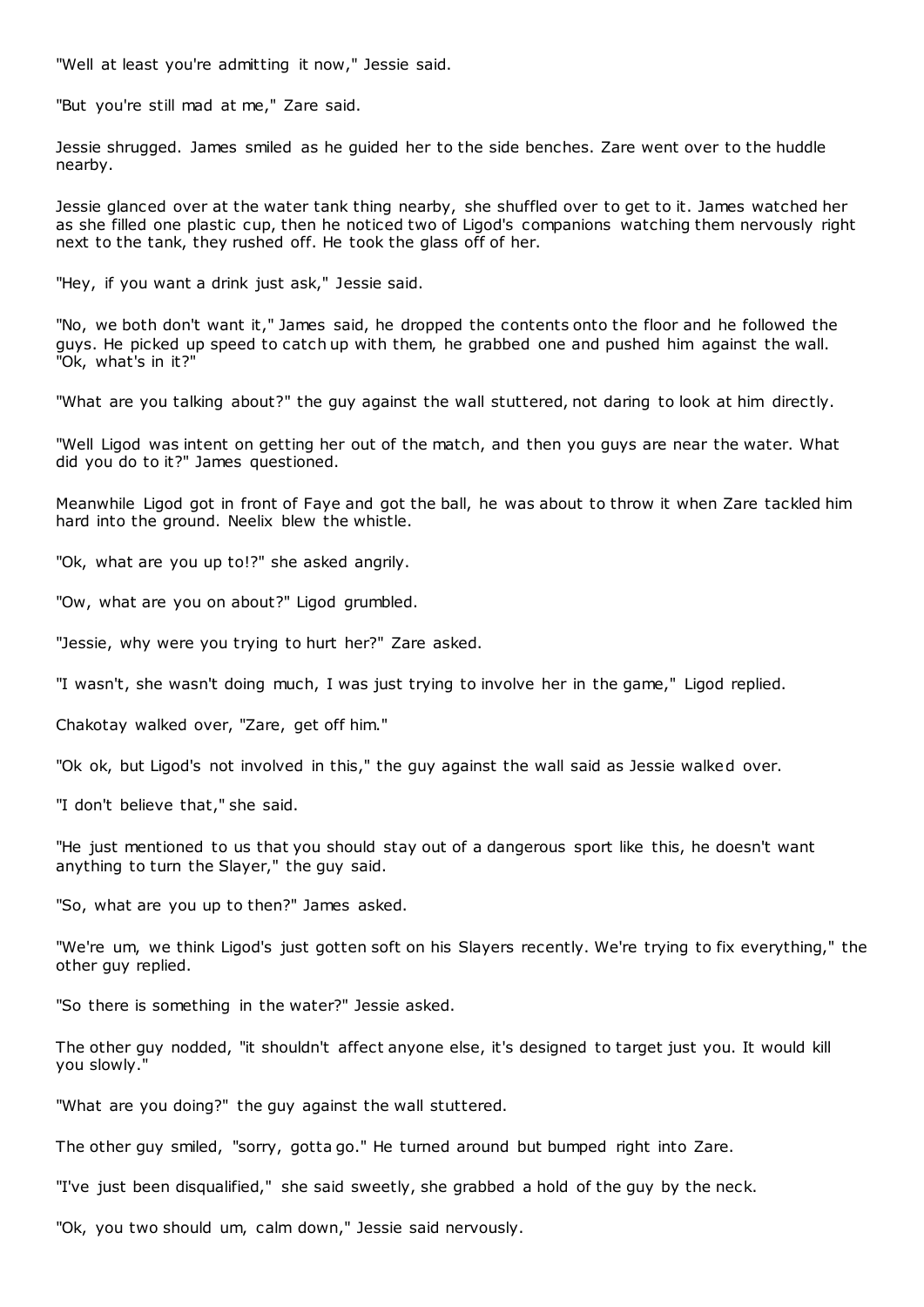"Why, these two just tried to kill you," Zare said.

Tuvok stepped in between them. "There will be no more violence, Mr Taylor and I will put these two in the brig."

"Yeah ok, but we should sedate them just in case," James said. He let go of the guy, he backed off a little and punched him hard in the face. He turned to Zare, "that one too."

"I said no more violence," Tuvok said. He took a hold of the conscious one, he pulled him away after Zare let go of him. James groaned, he started dragging the other one by the arms.

"Jess, just in case, make sure no one drinks that," James said.

"Yeah ok," Jessie said, she rubbed the front of her neck. "So glad you noticed."

"So am I, I'll be back ok," James said. He continued to drag the other guy out.

Jessie sighed, "I doubt it'll hurt anyone else, just me."

Zare stared at her, "what makes you so special?"

Jessie stared back at her looking nervous, "uh, no reason." Zare continued to stare at her, looking puzzled.

# **Later that night**

# **The Mess Hall:**

Two pool tables had been set up in the middle of the room. At one table Tom and James were playing, of course Tom was winning. At the other table Zare was playing against Clive.

Tom walked around the table smiling smugly, he took another shot which went straight into the corner pocket. "Hmm, all I need to do is pot the black and that's game over."

"Thank god, that'll be me done for today," James commented, folding his arms.

Tuvok nearby raised his eyebrow. "Why did I choose him to play pool? I played against him before."

"Hmm, not very logical was it?" Neelix said in a teasing voice. Chakotay nearby was fuming. "One Slayer has no idea what she's doing, the other one just likes to c ause casualties."

Nearby two crewmembers picked up a stretcher, Ligod was lying on it with a ball imprint on his forehead. They passed Jessie, who stopped them. "Hmm, maybe this'll help," she said as she pressed her hand against the forehead.

"Don't, he's probably already got brain damage," one crewmember moaned.

"Oh, that's what I was helping with," Jessie said sweetly, she poked Ligod in one eye. The crewmembers quickly carried him away from her. They passed Zare, she patted one crewmember hard on the arm which made him lose the grip on the stretcher.

Chakotay groaned, "would you two stop it!"

"What, I've been wanting to hurt him for months," Zare commented. She glanced at Clive, "quickly, can I have a turn?"

"No, I haven't missed yet. Just hit him with the cue," Clive replied.

"Excellent," Zare's eyes lit up. James nearby looked over with the same look. The crewmembers quickly got Ligod out of the room.

"Ah ha, I win!" Tom yelled out. "The better man won."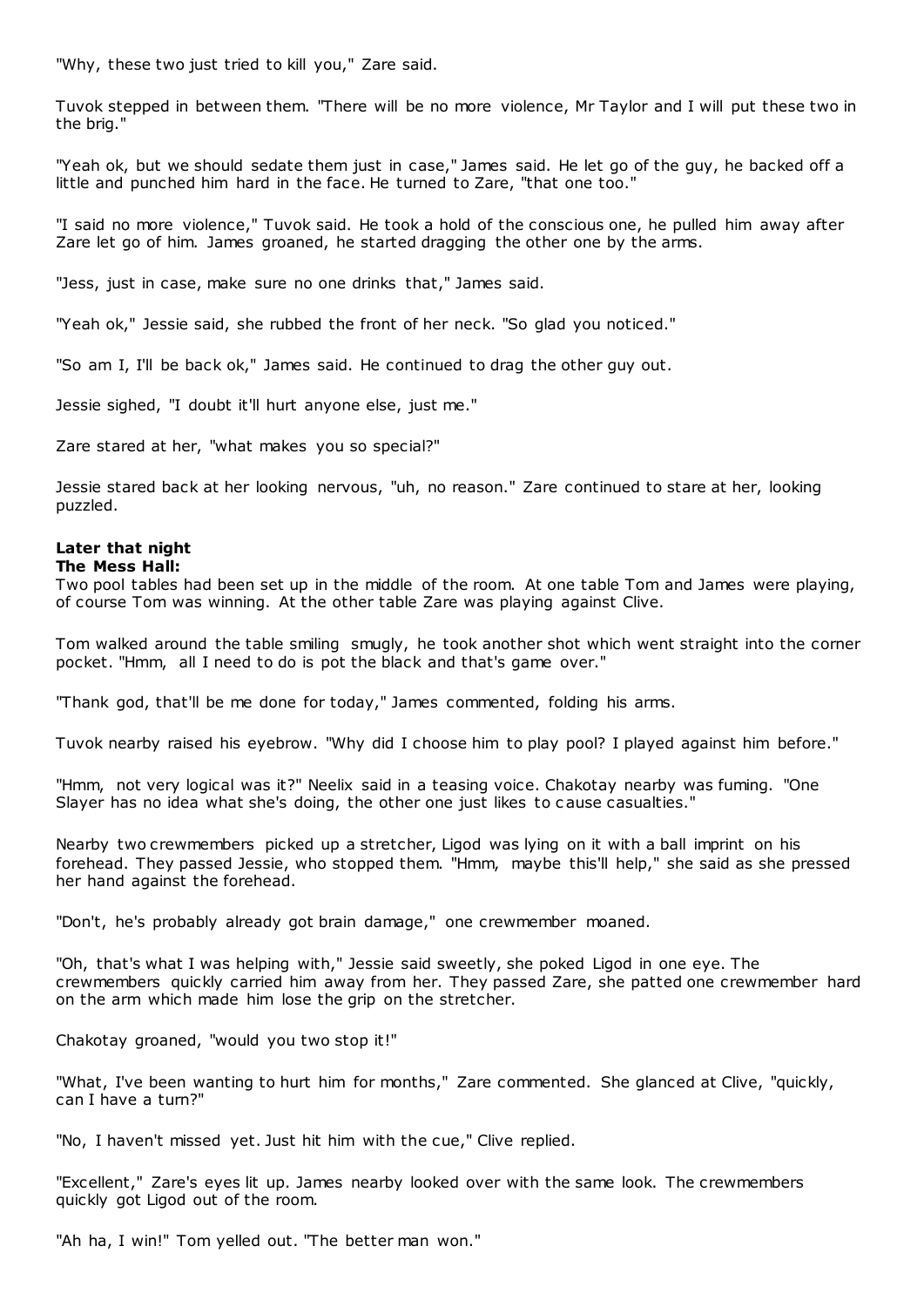"I didn't get to hit Ligod with the cue, who should I hit instead," James muttered, looking at Tom.

"Ok ok, the better guy at pool won," Tom stuttered.

Zare walked over to the rest of the team Captains. She held out her broken cue, "um, I broke it."

"How did you do that, you haven't played in five minutes," Chakotay questioned.

"Oh, he won," Zare replied.

"Huh, what does that have to do with the broken cue?" Chakotay asked. Everyone looked over at where Clive was before, they looked down at the ground and found him on the floor unconscious.

"Oh god, call Sickbay again," Harry stuttered.

#### **Much later that evening:**

"No why should we do this again?" Faye groaned.

Tom raised the microphone he had as he stepped further onto the stage. "Because it's a lot of fun, that's why."

"I'd rather be in that Jacuzzi I saw," Jessie commented.

"Nah, I'd rather be here," James said.

Jessie shrugged, "safeties are on in the relaxing and changing rooms."

"Oh, but still, I'd rather be here," James said.

"What's wrong with water?" Ian asked.

"I'll answer that if you tell me what's wrong with Inspector Gadget?" James muttered.

Danny sniggered, "great name."

Ian ignored her and blushed, "he's creepy ok."

Jessie pulled a face at Danny, "one of these days I'm taping your mouth shut."

"Ok up first is Faye singing Sound of the Underground," Tom said.

Faye turned pale, "what, who did that?"

Lee sniggered, "I could have chose a worse song."

"Come on Faye, the song is easy," Tom teased.

"No it's not," Faye pouted.

"I'll do it with you if you want," Claire whispered.

"No, I didn't volunteer," Faye muttered, folding her arms.

"We'll call her up later ey? Next, I mean first up is James and Jessie, with My Prerogative," Tom said, sniggering slightly.

"Ok, who's volunteering everyone?" Jessie grumbled.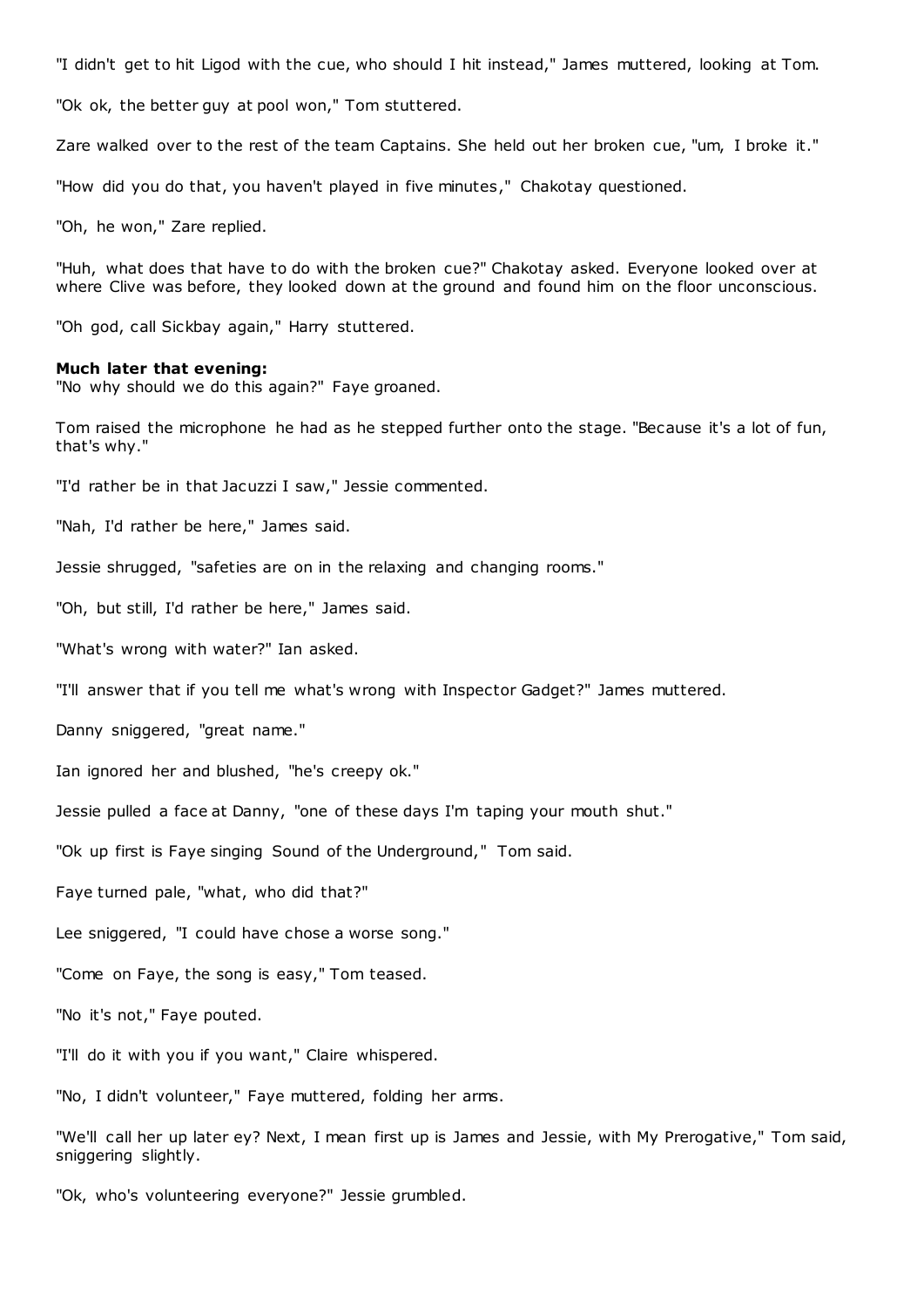Danny tried to look innocent, failing of course, "I was going to put down a cheesy love ballad, but I'm not that cruel." Jessie elbowed her in the arm.

"Come on guys, it's the Britney version," Tom called.

"I didn't even know there was one version, let alone two," James muttered.

"This is going to be great then," Ian sarcastically said.

"They usually give you the worst. Let's get this over with," Jessie groaned. She stepped closer to James so she could whisper in his ear, "we can go to the Jacuzzi after volunteering Danny."

"Hmm, brilliant," James sarcastically muttered.

Ian nudged him with his elbow, "what's wrong with you? Jacuzzi with your girlfriend, pretty sweet if you ask me."

Luckily Danny wasn't listening, "I might sing Chewing Gum."

James and Jessie looked at her, worried. They headed for the stage anyway.

# **Half an hour later:**

Kathryn was now on the stage swaying to U Sure Do.

"Coffee sure makes me feel really thirsty," she 'sang'. "It sure does." The music faded out. A few people clapped slowly as she got off the stage.

Tom got onto the stage with a bemused expression on his face. "Um ok, that was Janeway doing U Sure Do by Strike, with some new lyrics. Now it's time for Danny."

Danny giggled as she rushed to the stage. Tom nervously handed her the microphone. Some cheesy music started playing, she started singing along. "Ah ah, ah ah. Hey Danny."

Ian groaned, "I knew I shouldn't have let her listen to my album collection."

James, Jessie and Kes stared at him. He blushed again, "I mean my friends collection."

# **The next day:**

A lot of the crew were gathered in one of the main holographic stadiums. The ground had painted tracks, in the centre of the track there was people throwing javelins.

"And now it's time for the second round of four hundred metres," the referee said.

B'Elanna, Jessie, Kathryn, Craig, James, Lee, Foster and Zare made their way over to the starting points.

"On your marks, get set..." Tom said nearby, holding a fake gun in the air.

"Uh, it's not marks or set," James said.

"Oh, sorry," Tom said. He failed to notice James smirking a little. "Um, on your marbles? Get shaky, go!" Everyone started running. He smiled, "I like my version."

Kathryn stopped half way, sniffing the air. "There's a coffee around here somewhere," she said. She spotted Chakotay sitting down at the side sipping on a cup. She ran over, snatched it off him and drank some of it.

"Uh that's not coffee," Chakotay stuttered.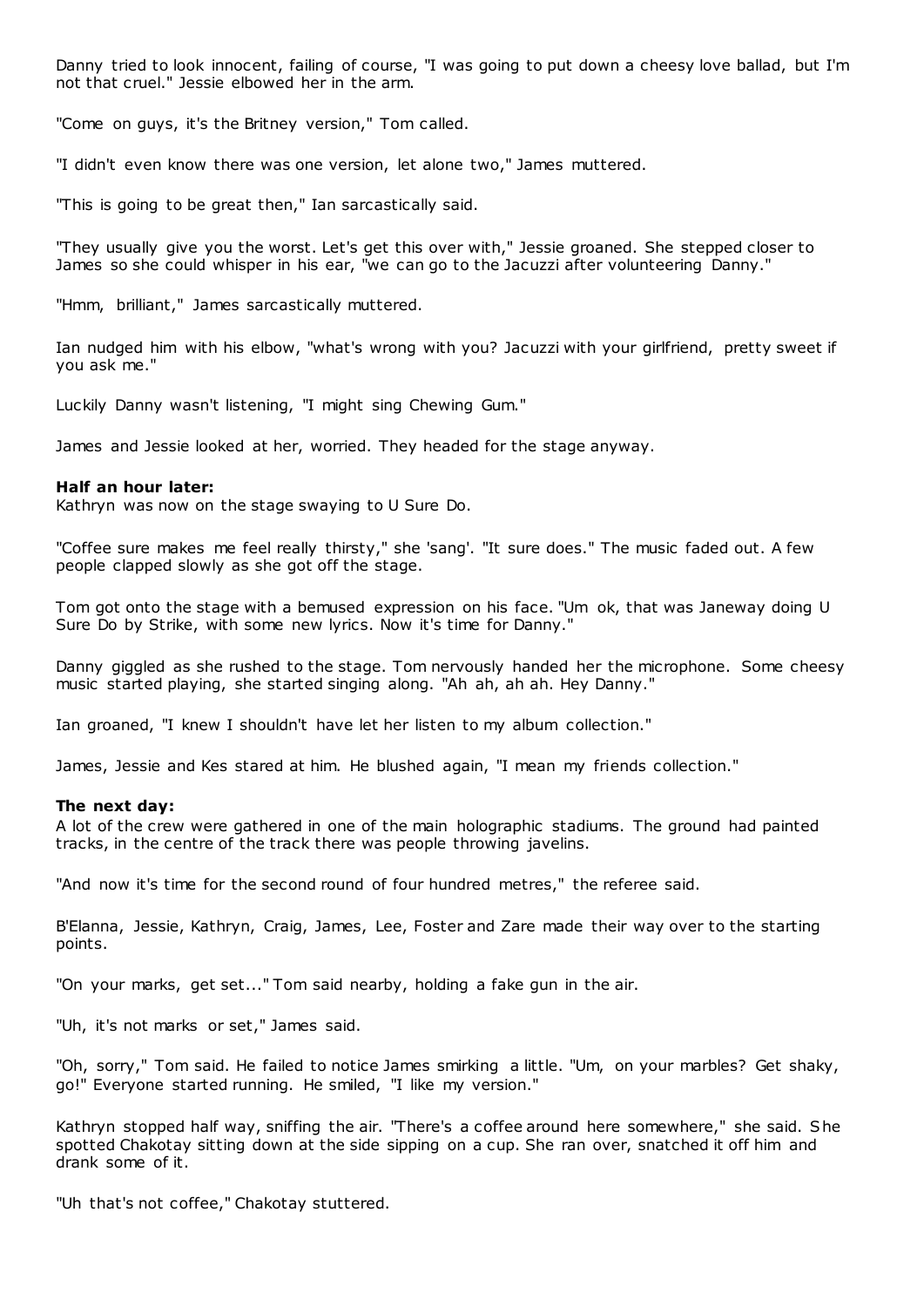Kathryn pulled a face, "eeew, what is this?"

"Herbal tea," Chakotay cringed.

"So who has the coffee?" Kathryn asked.

Foster meanwhile collapsed near the end, breathing heavily. Jessie had stopped nearby him. B'Elanna, James and Zare were in the lead, with Lee and Craig far behind them. They got to the end but it was very close.

"Ref?" Tom questioned, crossing his fingers.

The referee put down his advanced looking binoculars. "B'Elanna first, Zare second, James third, Lee."

"Yes I get the idea," Tom said. He grinned, "yes, we won again!" B'Elanna walked over to him.

"Don't you mean I won," she said.

"Well we've just got two more events left, I'm sure. What are they?" Harry asked.

"Three actually. Bowling, tennis and football," Tom replied. "Bowling then football, last is tennis."

"You mean soccer," Harry said.

Tom sighed, "yes."

"Great, I'm going for a break," Harry said, he walked off.

James walked over to Jessie as she got her breath back. "Hear that, we're done," he said.

Jessie's eyes lit up, "oh thank god." She put an arm around his, "let's go check out the Jacuzzi, I haven't yet." She dragged him away.

"Great, so the torture isn't over for me," he muttered.

"Ok, but can I just go?" Jessie asked sweetly. "I've had a hard couple of days."

"I wasn't going to stop you, I just don't want to go in," James replied. Jessie just grinned, she continued to drag him away with her.

Chakotay sighed as he walked over, "so where are we doing the bowling?"

#### **The Relaxing Rooms:**

James stuck his head around a doorway, he had a quick glance around before walking into the room. "No one's here."

Jessie followed him in, she rushed into a nearby stall.

"You'd think this place would be busier than this," James said.

"Maybe most of them aren't finished yet," Jessie's voice said. "Ugh, it's just like a long week of PE lessons for me, so glad it's over."

The steam room door opened. Kathryn stepped out of it only wearing a swim suit, and of course was a bit wet from the steam. "Needs more coffee," she said, which caught James' attention. He didn't dare turn in her direction. She meanwhile hadn't noticed him, she poured a flask of strong coffee into a funnel thing that was attached to the steam rooms wall. She then spotted him, "oh hi James. You should try this, it's so relaxing."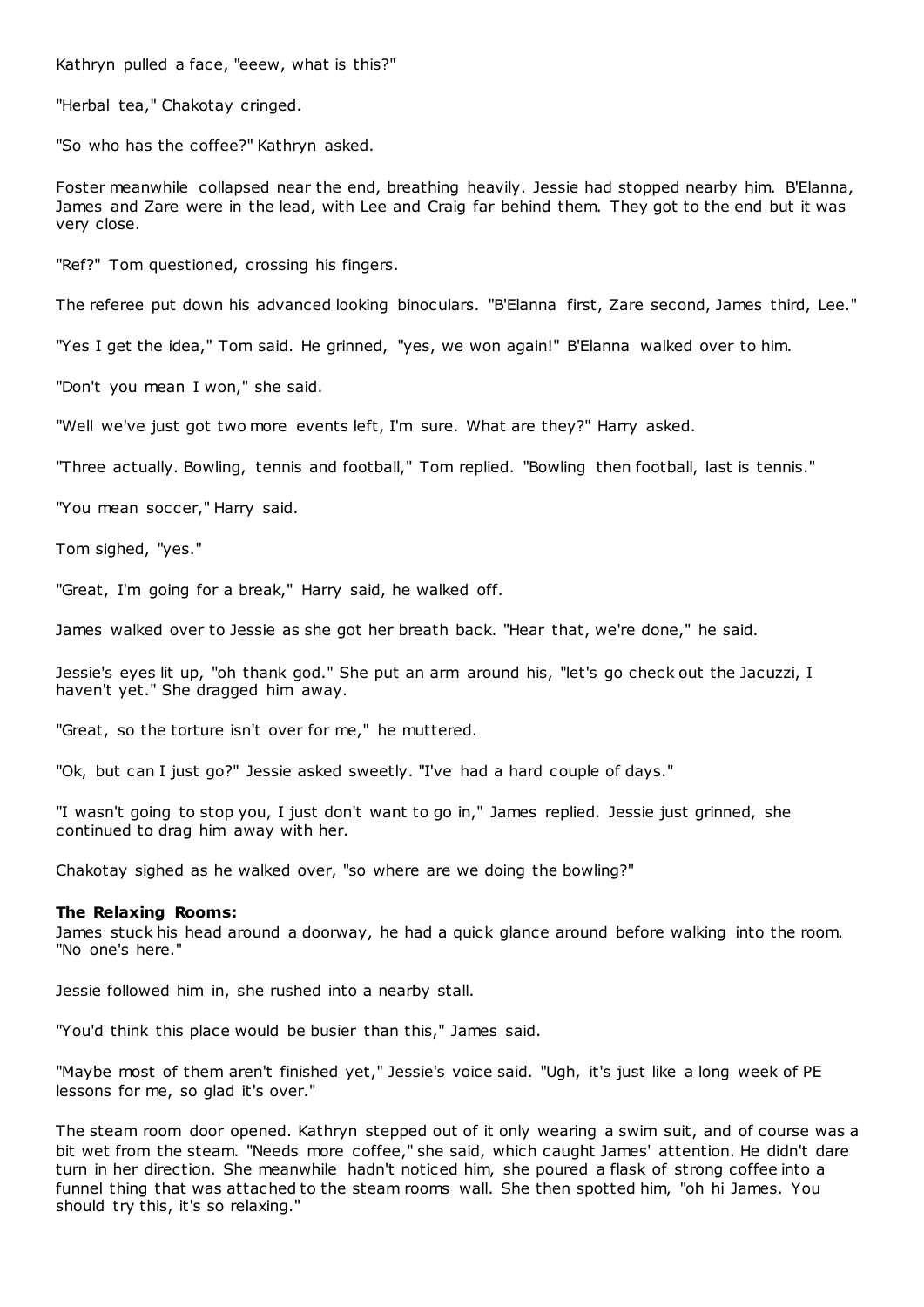He looked nervous, "uh I'm not a big fan of steam rooms, or Jacuzzi's or any kind of water for that matter. Oh and I'm not James." He heard a snigger come from Jessie's stall.

"Don't be silly. I'd recognise that voice and that hair any day. Suit yourself though," Kathryn giggled. She went back into her coffee steam room.

Jessie stepped out from the stall wearing her own swimsuit. She headed over to the Jacuzzi and climbed in.

Harry walked in carrying a towel, he eyed James funny before glancing briefly at Jessie. "So, this is what you do in your spare time, perv on girls?" he muttered.

"Shut up Harry, he's here to smack pervs, not be one," Jessie said. "Speaking of which, you looked at me."

Harry backed off as James started smiling at him. "Why don't you smack your own pervs, which I'm not."

Jessie pouted, "it's too cold to get out again."

Harry shook his head, he went into one of the stalls. Minutes later he emerged and headed for the steam room.

"Uh I wouldn't go in there," James said.

Harry glanced at him with wide eyes, he covered up his bare chest with the t owel. "Aaah, don't look at me!"

"I'm not and gladly, but don't go in there," James said, still with his back to the steam room.

"Oh you'd like that wouldn't you," Harry said, he opened the steam room door while still watching him.

James glanced back over at Jessie who was trying not to laugh. "Tell me Jess, would a girl want to look at that, let alone a straight guy?"

"Harry you need to lose some weight, guys shouldn't have those," Jessie replied.

Harry stuck his nose in the air, "I bet he's no better." He walked inside the steam room. James and Jessie heard him scream. He ran back out, "oh my god!"

"Told ya," James said. "Any guy who isn't Chakotay who sees that lose their straightness after a while. Why do you think I'm facing away from the steam room."

Jessie giggled, "that's harsh."

"Why didn't you warn me?" Harry snapped. "God, she was licking her hand, plus it stinks of coffee in there!"

"She put coffee in the water," James said.

"Oh that explains it," Harry shuddered. He made his way over to the sauna nearby.

"Maybe you should try this, it's nice plus no one else will accuse you of perving," Jessie said.

"Uh Jess, you do know who I am right," James muttered, as he walked over. "Remember I'm James, your annoying freak of a boyfriend who hates water."

"I know and yeah right," Jessie said. "Just put your feet in at least, it's like a massager. Its got to be better than those sonic showers."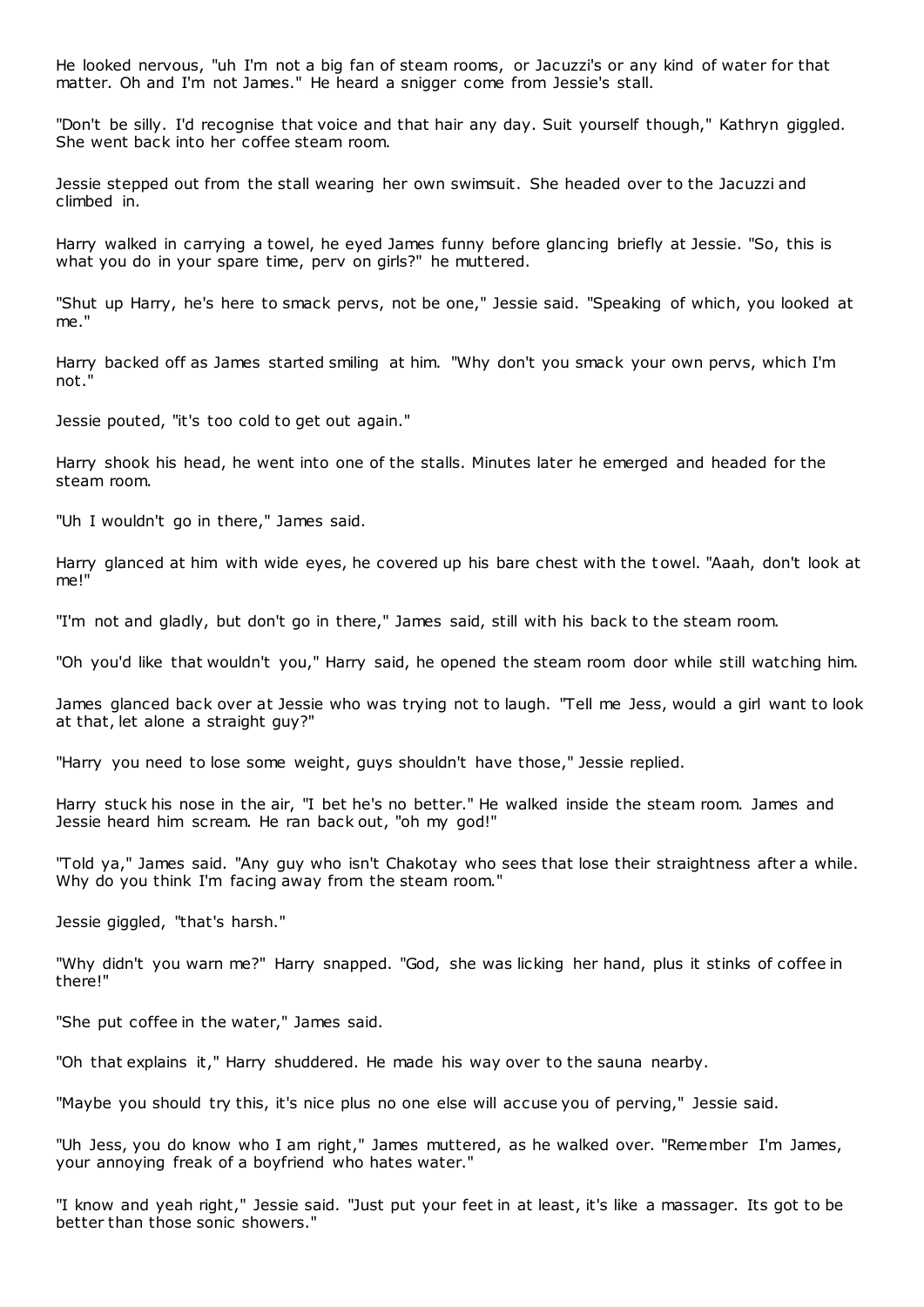"All right I'll try it," James sighed. He sat down near the edge. After removing his trainers and rolling his trouser legs up to knee level, he slowly put his feet into the water, while pulling a few faces. Jessie smiled as she moved so she could sit in between his legs, she put an arm around one.

"See, not so bad is it," she said.

"Yeah, but I'm never doing it on my own," James replied, looking uneasy still.

Danny and Ian walked in. Danny immediately started smirking. "Take it off," she called out loudly. James and Jessie glanced over at her, Ian did too with a frown on his face. "I was talking to you and James, and I was talking about tops," she whispered. Ian's frown turned into a pout. "Ok, just you."

Harry walked out of the sauna, he spotted the newcomers and covered himself again.

### **Meanwhile in the other relaxing rooms in Holodeck One:**

Tom, Craig, Neelix, Lisa, an unknown girl and Ligod were all in the big Jacuzzi. Neelix was fast asleep, Ligod was busy reading a book while the others just sat there in silence.

"Don't touch the pan," Neelix said in his sleep. He then woke up, "oh what a dream." He looked around at everyone. "Oh, you weren't all here before. I don't suppose you want me to turn this thing on, do you?" Everyone pulled a face as they looked at the bubbling water, it wasn't long until Neelix was on his own again. "Obviously not," he said.

#### **Holodeck Two:**

Danny walked out of one of the stalls, she spotted Jessie drying her hair and a few unknown girls nearby doing the same thing. "Hey Jess," she said. The girls laughed in an annoying way and continued chatting.

"Don't you just love girly girls," Jessie said through a fake grin.

Danny walked over to her. "Just as much as I love girly boys, like Harry."

"And then he said that he'd buy me it for my birthday," one girl said. The others screamed.

"Hey Jess, I have blonde hair," Danny said, she said elbowing Jessie in t he arm. She caught on, they both screamed mockingly. The girls stared at them in disgust.

James popped his head out of one of the stalls by the wall, "please tell me no-one's getting killed, unless it's Tom screaming again."

Jessie smiled, "no just some girls, you know rich type spoilt girly girls."

"Ah got ya, I'm not getting out of here in a hurry that's all," James said before disappearing again.

Danny smiled, "ah so James is in one of the sonic showers ey?"

"Uh yeah, not all guys just spray themselves after sports," Jessie muttered.

Danny smiled deviously. She tip toed her way over to the stall, she gently nudged the door making it move a little. "Score it's not locked, revenge time."

Nearby, an oblivious Jessie tied her hair into a pony tail. She jumped as yelling started coming from the stall. Danny rushed away from it blushing with a smirk on her face.

"What's going on?" Jessie asked as Danny walked in front of her.

"Just getting my revenge, people should lock their doors," Danny said, getting redder with each word.

Jessie's eyes widened, "oh my god, the shower thing, you saw him?"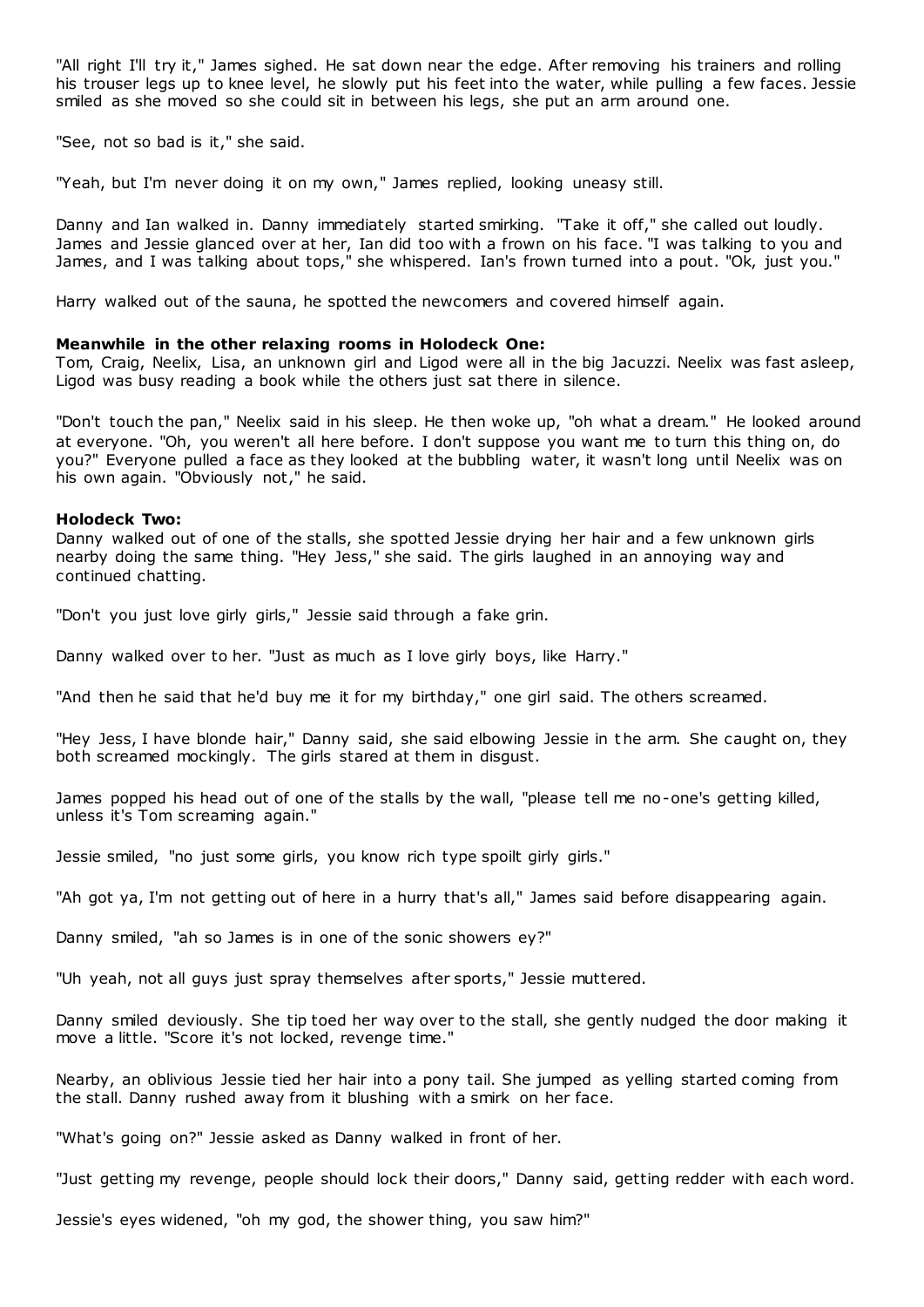"Oh yeah, I saw him all right," Danny giggled. She patted her on the arm, "you're in for a treat Jess."

James stormed out of the stall, not looking at all amused. "Danny!"

She turned around trying to look sweet, "yes?"

"What are you doing?" James asked loudly.

"Jessie asked me to check you out for her," Danny replied.

Jessie slapped her arm, "no I didn't!"

"Ok, tell me you kept your eyes up or straight ahead," James grumbled.

Danny shrugged, "what would be the point of that?"

Jessie groaned, "she's getting her own back for when you accidentally walked in on her."

"What? I didn't even see anything. I was in and out of that room so quickly, it was like a flash to me," James muttered.

Danny burst out laughing, "oh yeah Jess, you're a lucky girl." She turned around again and came face to face with a stony glare from Jessie. "Ok chill, I was joking. Obviously you didn't get it."

"I'm out of here," James grumbled as he walked off.

"You're lucky I'm finished for the day," Jessie said.

#### **Later:**

"Please," Tom said as he knelt down. "Jess please, O'Hara hurt her arm in the bowling event."

Jessie pouted, "but I was finished."

"Thanks," Tom said, handing her a tennis racket. He rushed away.

"But I didn't agree," Jessie groaned.

Danny and Kathryn were playing at a tennis court nearby. Danny missed, she groaned as Kathryn looked smug. "Ah, this is so unfair," she said.

"Next match. Jessie V Clive," the referee said.

Jessie groaned as she walked into the court, "ok Mister, let's make this quick."

#### **Five minutes later:**

Jessie threw the racket down, "I hate this game!"

"Is that because you lost?" Clive asked.

Jessie glared at him, "no because." She picked the racket back up, "let's play another game shall we." She ran around the net and started chasing him.

"All right, so that's that. We'll let the computer tell us the results when everybody meets in the main hall," Chakotay said. "Five minutes?"

"Give me ten," Jessie said as she stopped to catch her breath. She started running after Clive again.

Kathryn walked over to Chakotay, "I see she's still getting mood swings."